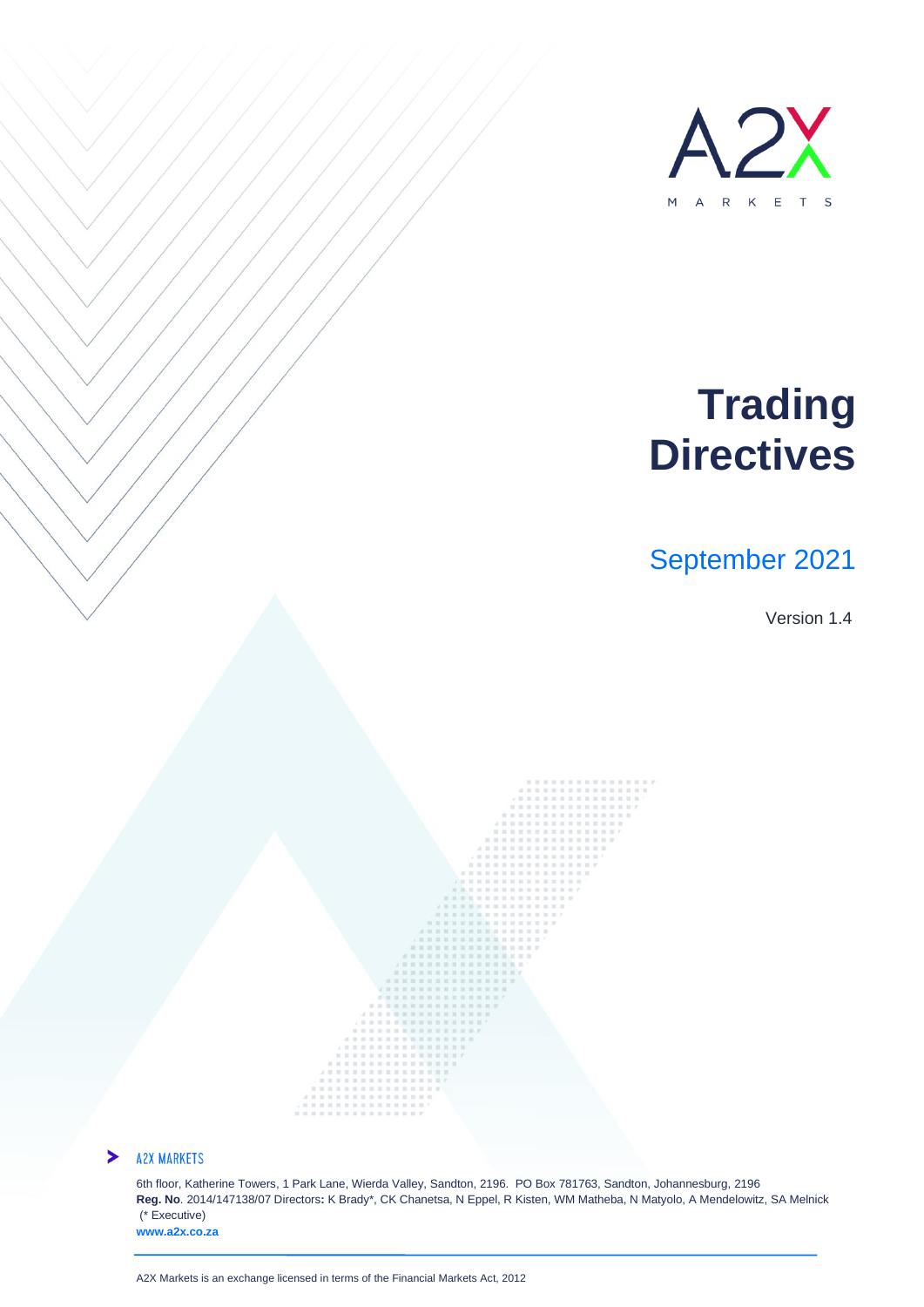

# **Table of Contents**

| 1. |                                                                             |  |
|----|-----------------------------------------------------------------------------|--|
| 2. |                                                                             |  |
| 3. |                                                                             |  |
| 4. |                                                                             |  |
| 5. | Use of stock accounts for Securities Transfer Tax (STT) purposes5           |  |
| 6. |                                                                             |  |
| 7. |                                                                             |  |
|    |                                                                             |  |
| 1. |                                                                             |  |
| 2. |                                                                             |  |
| 3. |                                                                             |  |
|    |                                                                             |  |
| 1. | Specific Information Technology Requirements for Clearing and Settlement 17 |  |
| 2. |                                                                             |  |
| 3. |                                                                             |  |
| 4. | Borrowing of equity securities through the Settlement Committee 19          |  |
| 5. |                                                                             |  |
| 6. |                                                                             |  |
| 7. |                                                                             |  |
|    |                                                                             |  |
| 1. |                                                                             |  |
|    |                                                                             |  |
| 1. |                                                                             |  |
| 2. |                                                                             |  |
|    |                                                                             |  |
| 1. |                                                                             |  |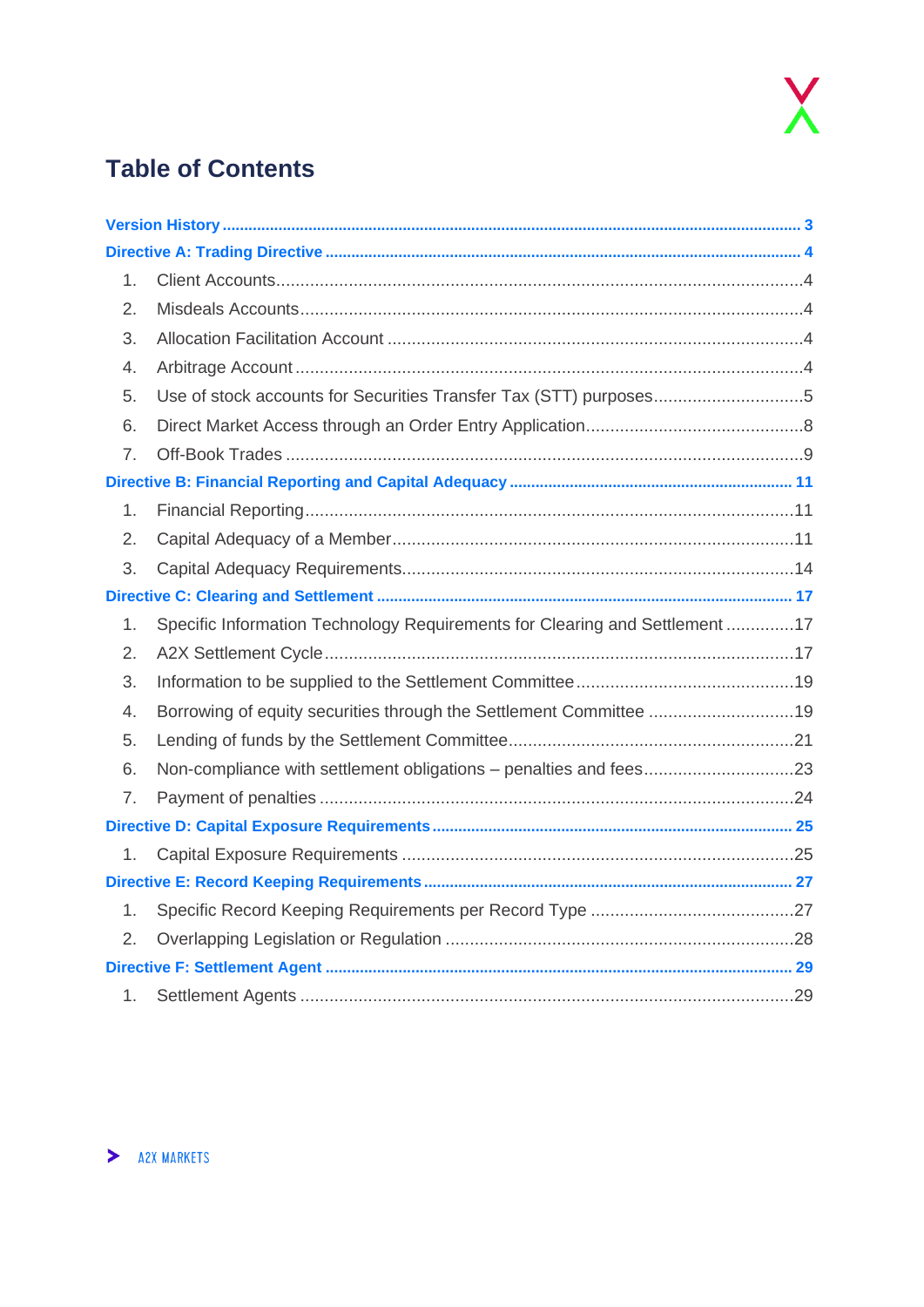# <span id="page-2-0"></span>**Version History**

| <b>Version</b> | <b>Date</b>       | <b>Comments</b>          |
|----------------|-------------------|--------------------------|
| 1.0            | 6 October 2017    | <b>Initial Version</b>   |
| 1.1            | 10 August 2018    | Market Notice 1 of 2018  |
| 1.2            | 20 November 2018  | Rebrand                  |
| 1.3            | 23 March 2021     | Inclusion of Trade Types |
| 1.4            | 10 September 2021 | Market Notice 2 of 2021  |

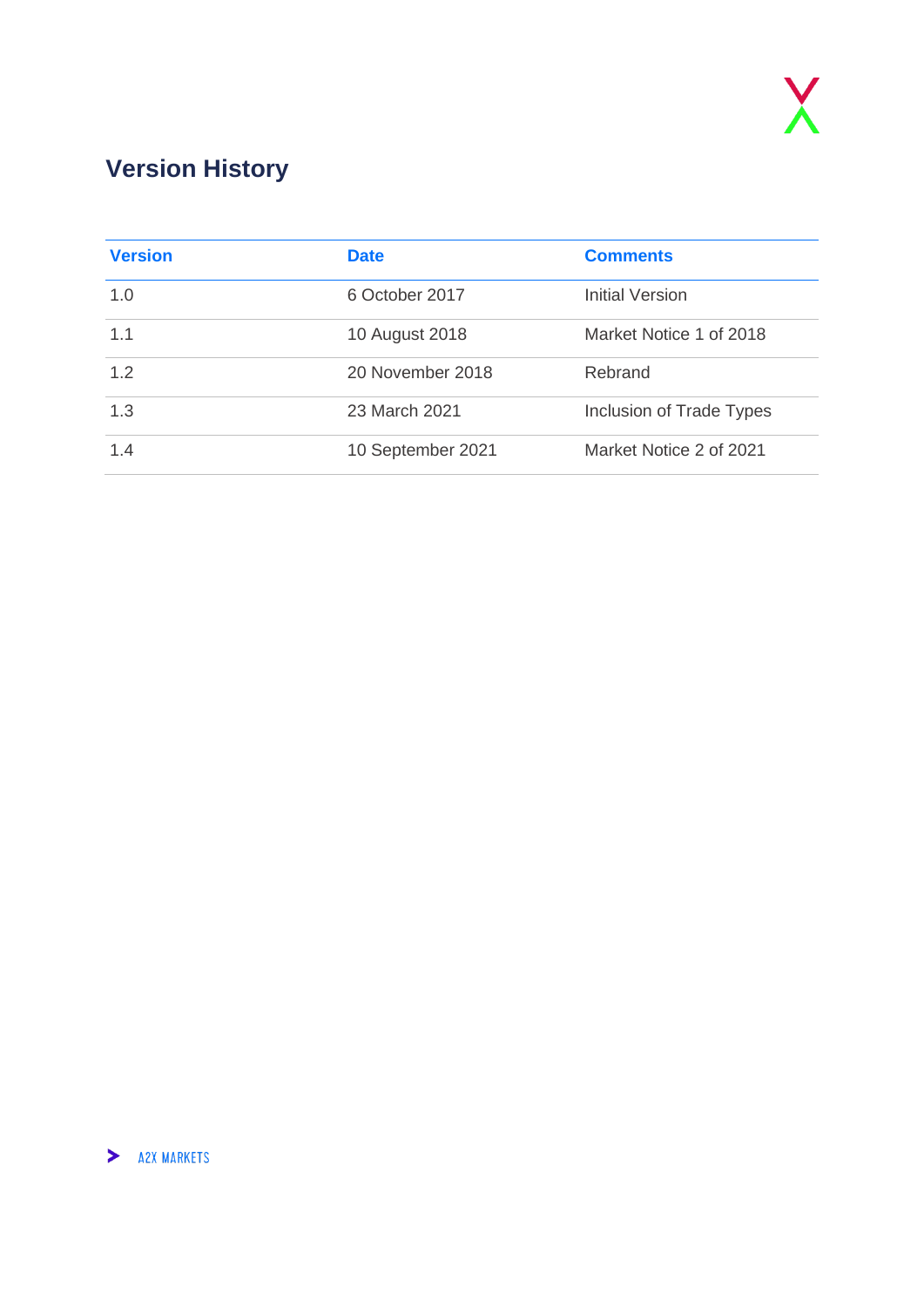# <span id="page-3-0"></span>**Directive A: Trading Directive**

### <span id="page-3-1"></span>**1. Client Accounts**

1.1 A separate account must be maintained for each client and the use of sundry accounts is not permissible. Trades may be booked to an allocation suspense account, which must be in the clients' names, and must be allocated to the underlying clients account on trade date.

### <span id="page-3-2"></span>**2. Misdeals Accounts**

- 2.1 A member must maintain a separate account or accounts into which transactions in equity securities conducted in error and missed deals must be transferred.
- 2.2 A misdeals account may only be used for the purpose of correcting transactions in equity securities conducted in error or missed deals.
- 2.3 A member must manage the missed deal account in a way that ensures that a client does not suffer prejudice as a result of a missed deal or transaction in equity securities conducted in error.

### <span id="page-3-3"></span>**3. Allocation Facilitation Account**

3.1 A member must maintain a separate account or accounts into which transactions in equity securities must be booked where a client's transaction has been executed on another exchange and A2X, and the allocation to the underlying clients' account is done through A2X. A2X may request evidence that the trade was executed on the other exchange.

### <span id="page-3-4"></span>**4. Arbitrage Account**

4.1 Any arbitrage deals conducted by a member must be processed through an arbitrage account.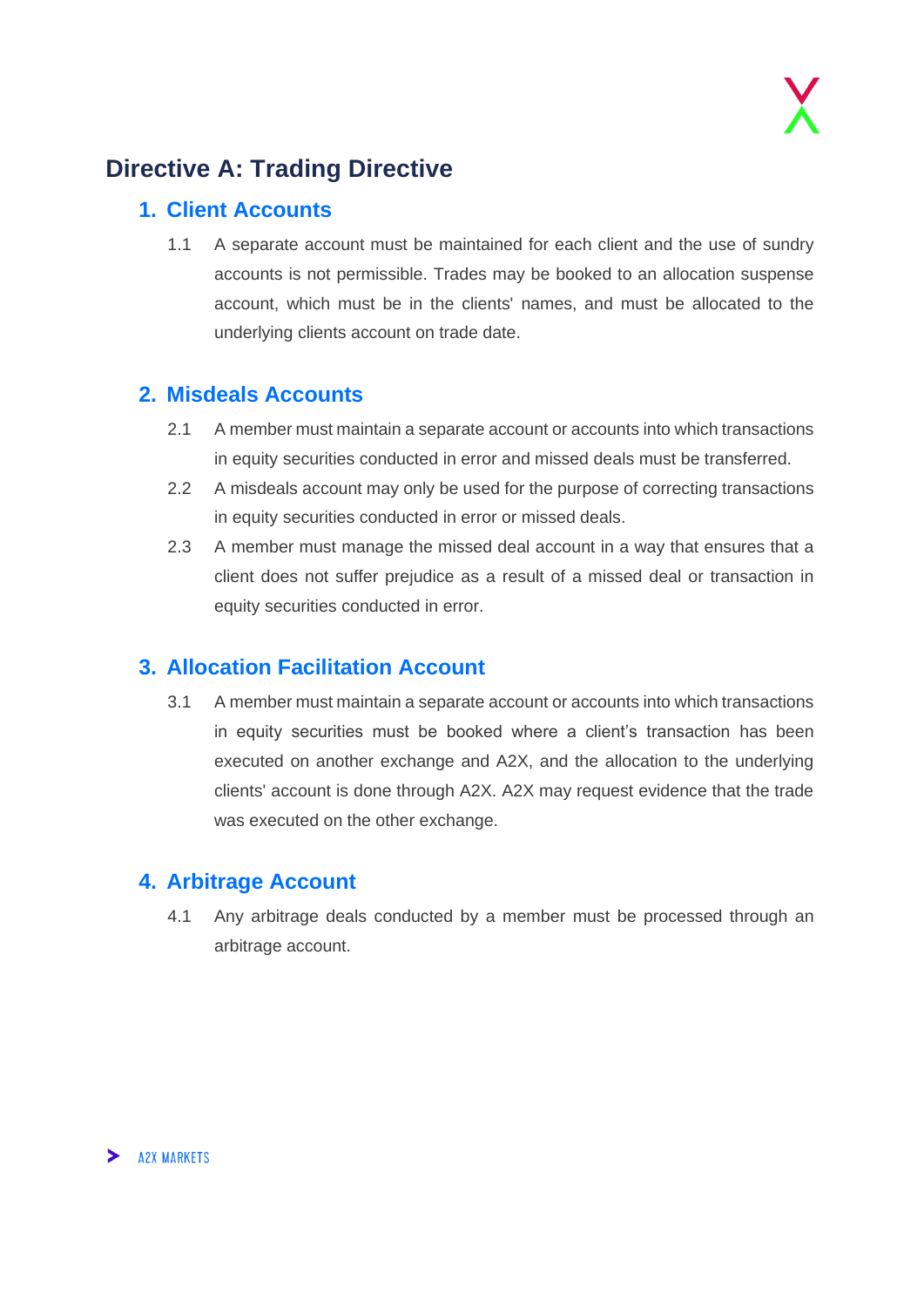# <span id="page-4-0"></span>**5. Use of stock accounts for Securities Transfer Tax (STT) purposes**

- 5.1 Members are required to ensure that the following types of accounts are used when trading in qualifying equity securities for their own account and reflecting positions in equity securities held for their own account if the:
	- 5.1.1 member has the freedom to acquire or dispose of such equity securities without being subject to any restrictions placed on the member by any other person; or
	- 5.1.2 member will not have the freedom to dispose of the equity securities and where the restriction in respect of the disposal of such equity securities has been placed on the member by a:
		- 5.1.2.1 lender of cash or another creditor, to whom the qualifying equity securities are pledged or ceded as security for the money lent or other debt, and where interest on the loan or other debt is charged at a rate which is unrelated to any changes in the value of the equity securities; or
		- 5.1.2.2 lender of securities to whom the equity securities are pledged or ceded as security for fulfilment of the member's obligations in terms of a "lending arrangement" as defined in the STT Act, and where the fee charged by the lender is unrelated to any changes in the value of the equity securities; or
		- 5.1.2.3 person to whom the equity securities are pledged or ceded as security for the fulfilment of the member's obligations in respect of the purchase or sale of other securities, and where the benefits of the rights attaching to the equity securities remain with the member and are not directly or indirectly transferred to the pledgee or cessionary during the period of the pledge or cession: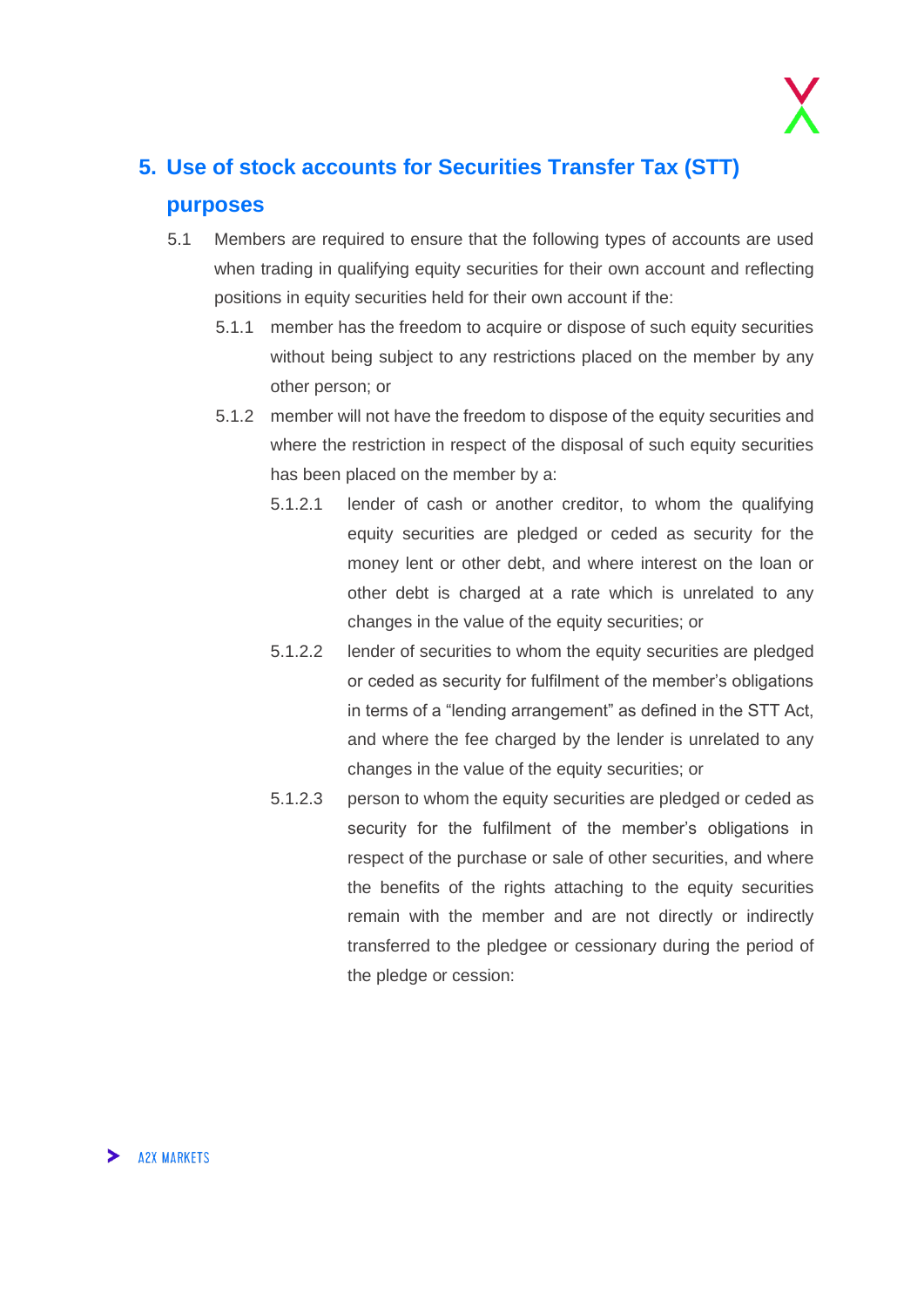

5.2 Members are required to ensure that the following types of accounts are used when trading in qualifying equity securities for their own account and reflecting positions in equity securities held for their own account where the member will not have the freedom to acquire or dispose of the equity securities and where the restriction in respect of the acquisition or disposal of such equity securities has been placed on the member by an associated banking entity, other than the restrictions referred to in 5.1.2:

| <b>Account description</b>                   |
|----------------------------------------------|
| Bank restricted stock accounts – arbitrage   |
| Bank restricted stock accounts - investments |
| Bank restricted stock accounts – jobbing     |

5.3 Members are required to ensure that the following types of accounts are used when trading in equity securities for their own account and reflecting positions in equity securities held for their own account, where the member will not have the freedom to acquire or dispose of the equity securities and where the restriction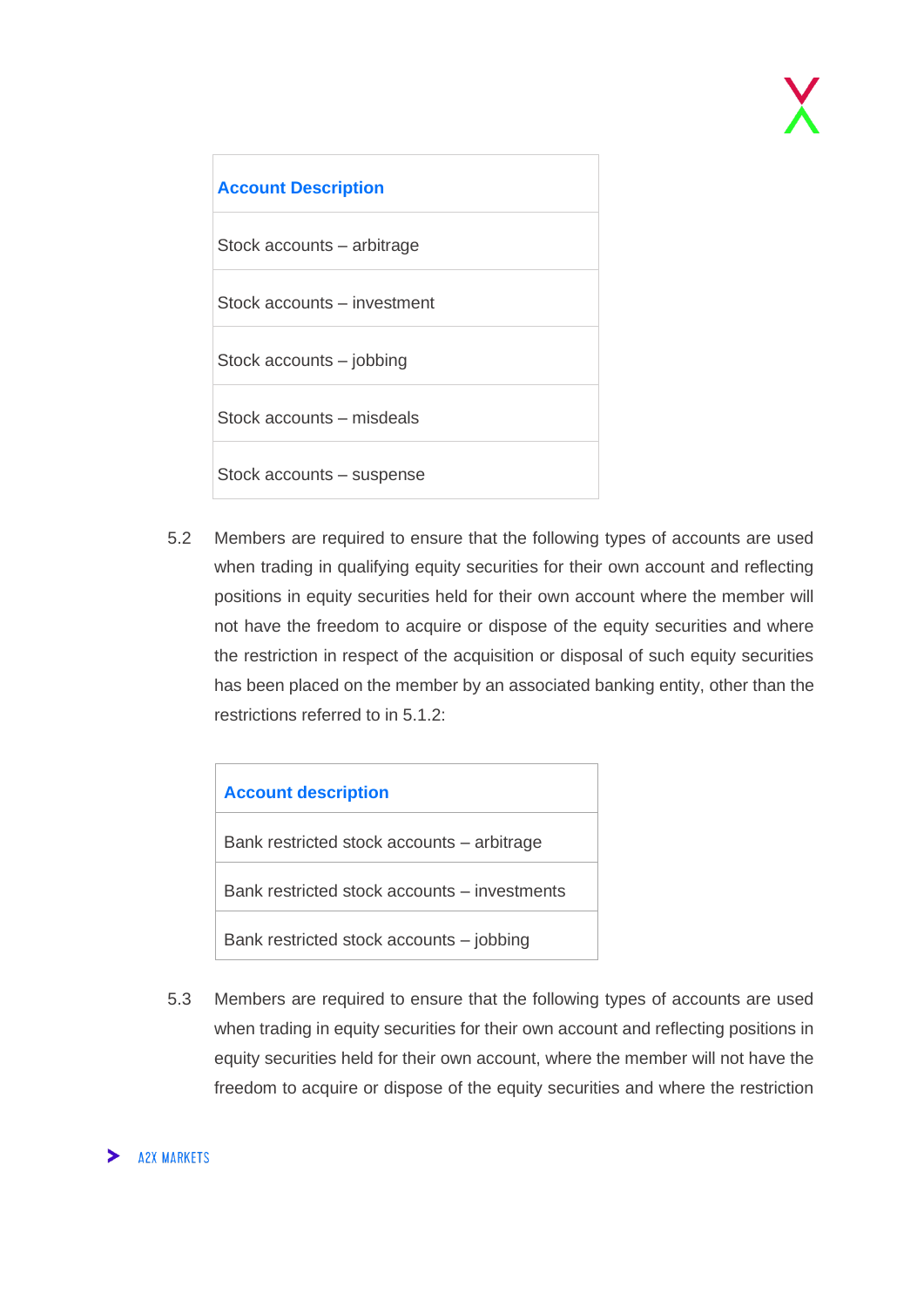in respect of the acquisition or disposal of such equity securities has been placed on the member by any party other than-

- 5.3.1 an associated banking entity; or
- 5.3.2 a lender of cash or another creditor, to whom the equity securities are pledged or ceded as security for the money lent or other debt, and where interest on the loan or other debt is charged at a rate which is unrelated to any changes in the value of the equity securities; or
- 5.3.3 a lender of securities to whom the equity securities are pledged or ceded as security for fulfilment of the member's obligations in terms of a "lending arrangement" as defined in the Securities Transfer Tax Act ("STT Act"), and where the fee charged by the lender is unrelated to any changes in the value of the equity securities; or
- 5.3.4 a person to whom the equity securities are pledged or ceded as security for the fulfilment of the member's obligations in respect of the purchase or sale of other securities, and where the benefits of the rights attaching to the equity securities remain with the member and are not directly or indirectly transferred to the pledgee or cessionary during the period of the pledge or cession:



- 5.4 For the purpose of the STT Act, the stock accounts referred to in 5.1 are referred to as unrestricted and security restricted stock accounts.
- 5.5 If equity securities held by a member on an unrestricted and security restricted stock account referred to in 5.1 become subject to a restriction contemplated in relation to the transactions and stock accounts referred to in 5.2 and 5.3, or vice versa, or if the nature of a restriction changes in relation to equity securities held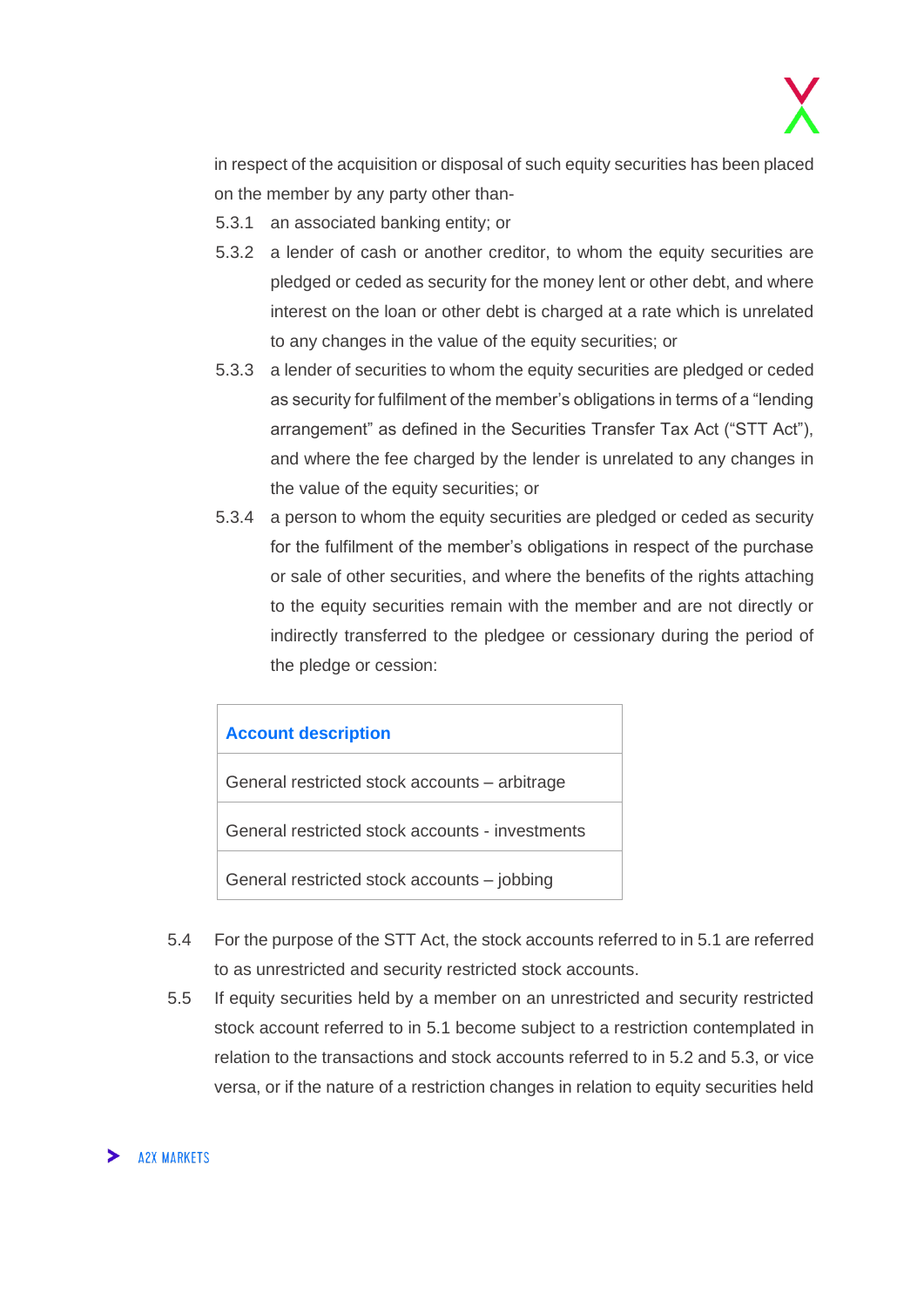on a stock account referred to in 5.1, 5.2 or 5.3, the member must transfer the equity securities to a stock account of a type which correctly reflects the existence, or nature, of the restriction, without delay.

- 5.6 The stock account positions representing equity securities which are subject to one of the restrictions referred to in 5.1.2.1, 5.1.2.2 or 5.1.2.3 may remain on the stock accounts on which those positions were originally transacted but the relevant accounting entries must also be processed in the members' books to reflect that the equity securities are subject to the particular restriction. These accounting entries include the flagging of equity securities which remain in the possession of the member but which are pledged to a third party and the necessary entries to reflect that equity securities have been delivered to a third party as security for a loan or other obligation.
- 5.7 The requirement to use the stock accounts referred to in 5.1 to 5.3, to effect the transfers referred to in 5.5 and to process the accounting entries referred to in 5.6 facilitates accurate reporting to the South African Revenue Service and assists members in evidencing compliance with the STT Act in respect of transactions and positions for the member's own account where a restriction has been placed on the member in respect of the acquisition or disposal of equity securities.

### <span id="page-7-0"></span>**6. Direct Market Access through an Order Entry Application**

- 6.1 A member may allow a client to submit orders to the trading facility through direct market access ("DMA") using an order entry application, subject to the member having in place adequate systems and controls.
- 6.2 A member may not provide direct market access without the prior written approval of A2X.
- 6.3 A2X may at any time request information from the member to allow A2X to assess the effectiveness of measures used to control direct market access and assess any impact on the operation on the trading facility.
- 6.4 A2X may at any time, without prior notice, withdraw the approval if A2X is of the opinion that DMA is not operating in a manner which is inconsistent with the objects of the Act and the integrity of the market.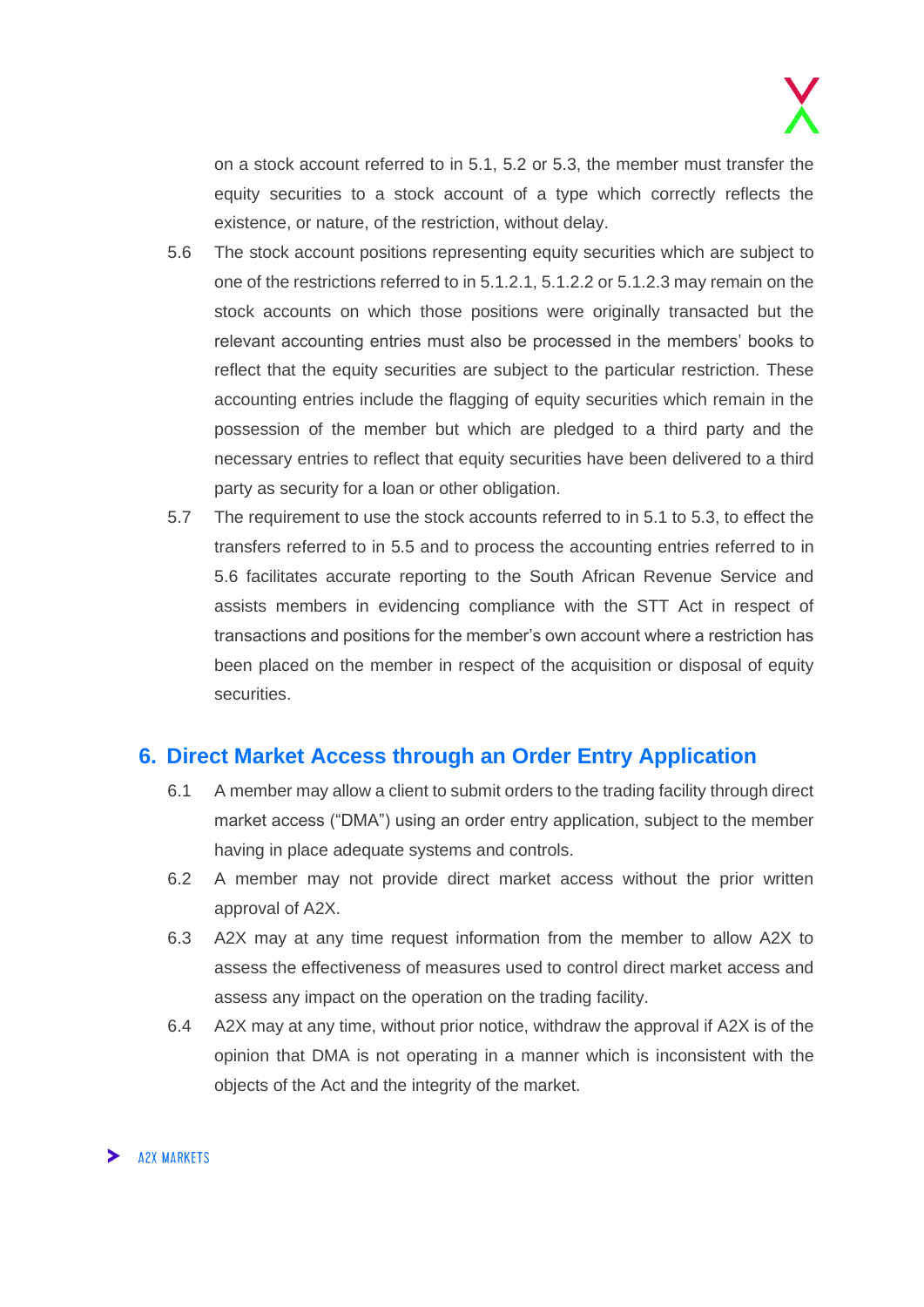

- 6.5 Members providing clients with DMA are responsible for all obligations and liabilities arising from the provision of that access to the client.
- 6.6 A member who applies to provide DMA must:
	- 6.6.1 be able to restrict a client's ability to submit orders to the trading facility and delete orders if required:
	- 6.6.2 implement access controls over order entry;
	- 6.6.3 be able to easily identify any orders that are processed through DMA;
	- 6.6.4 implement security controls over any network link between the client and the member which should be sufficient for the member to be sure that an order purporting to come from a client actually has done so;
	- 6.6.5 ensure a clear allocation of responsibility for dealing with actions and errors and how, when and by whom orders are to be deleted.
	- 6.6.6 ensure appropriate training, education and guidance has been provided to clients using DMA;
	- 6.6.7 require order acknowledgements from the client;
	- 6.6.8 make provision for the generation of an alert where an order would execute at a price with which the member would not be satisfied; and
	- 6.6.9 monitor and control the total exposure of the member to orders submitted for a particular client.
- 6.7 A member must regulate its relationship with a client to whom it is providing DMA in a formal agreement.

### <span id="page-8-0"></span>**7. Off-Book Trades**

#### **7.1. Large in Scale Cross (LS)**

- 7.1.1. A LS trade is where both legs of the trade are a pre-agreed buy and sell agency or principal order with the same member acting on behalf of both the buyer and the seller that is not displayed on, nor interacts with the central order book.
- 7.1.2. In order for a transaction in an equity security to qualify to be submitted to the A2X equity trading system as a LS in terms of rule 6.4. B, the transaction must comprise at least the value as determined by A2X, which value will be the same value per equity security as is prescribed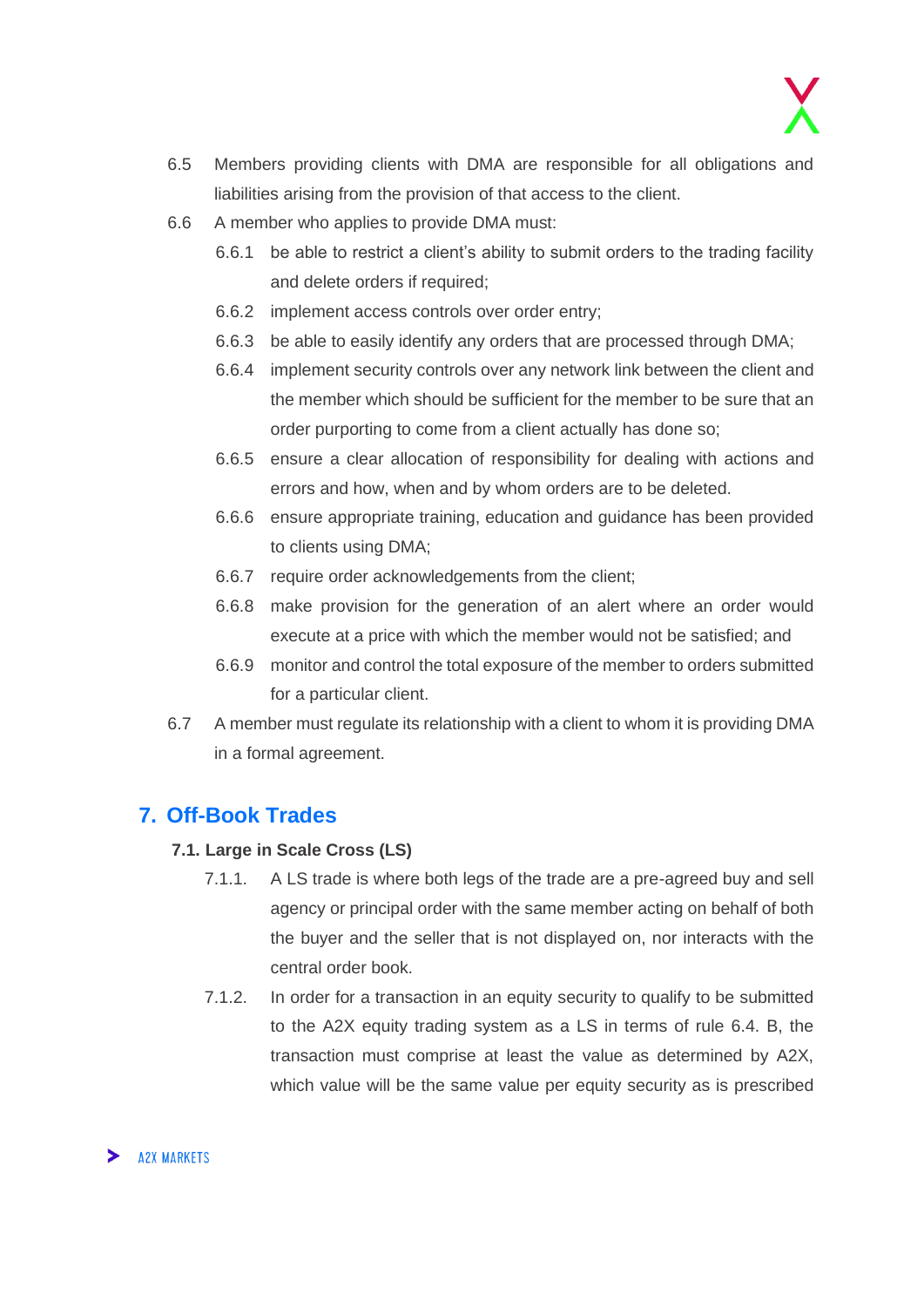by the Johannesburg Stock Exchange for the same equity security to qualify as block trade in terms of and as defined in the Johannesburg Stock Exchange rules and directives from time to time.

7.1.3. The value as determined in accordance with 7.1.2 will be published on the A2X website.

#### **7.2. Negotiated Benchmark Cross Trade (NC)**

- 7.2.1. A NC trade is where both legs of the trade are a pre-agreed buy and sell agency or principal order with the same member acting on behalf of both the buyer and the seller and where a member agrees to effect the transaction at a price that is calculated over a specified number of instances and as weighted by volumes traded on the central order book during a future or previous period of time.
- 7.2.2. The trade is not displayed on, nor interacts with the central order book, and must be reported to the trading facility during trading hours by a member.
- 7.2.3. In order for a transaction in an equity security to qualify to be submitted to the A2X equity trading system as an NC, the transaction must:
	- 7.2.3.1. Be comprised of a minimum of 10 trade instances; and
	- 7.2.3.2. Reflect the volume weighted average price for the respective time period.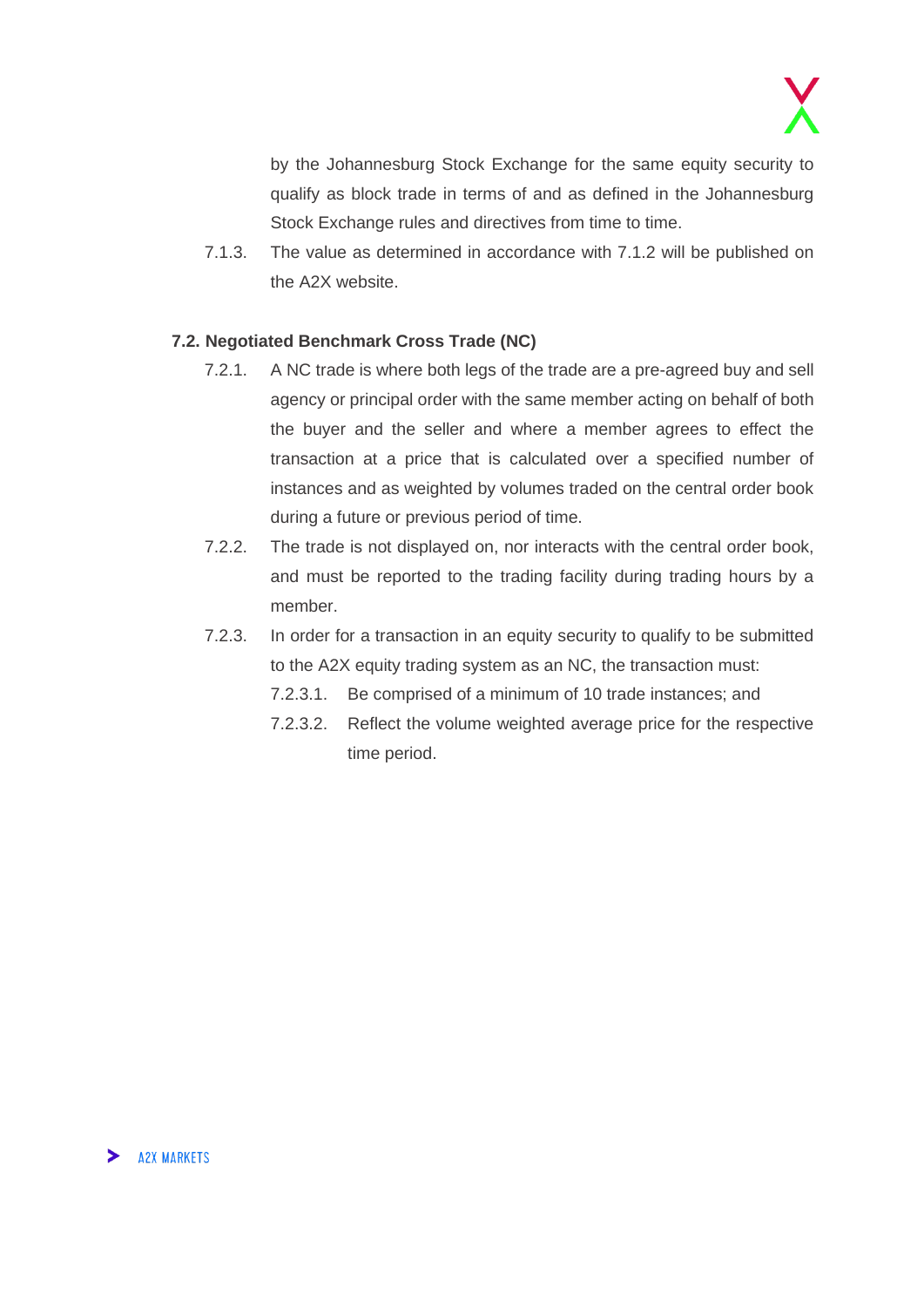

# <span id="page-10-0"></span>**Directive B: Financial Reporting and Capital Adequacy**

### <span id="page-10-1"></span>**1. Financial Reporting**

- 1.1 A member must:
	- 1.1.1 comply with the auditing requirements set out in chapter XI of the Act and FSB board notices 96 and 100 of 2013;
	- 1.1.2 prepare its annual financial statements in accordance with IFRS and must have been audited, without qualification.
- 1.2 Within 3 months of the members financial year end, the member must submit its annual financial statements to the CEO of A2X or such other person as the CEO may stipulate.

## <span id="page-10-2"></span>**2. Capital Adequacy of a Member**

#### **2.1 Principles**

- 2.1.1 To be eligible to be accepted as, and to remain a member, the member must satisfy the Controlling Body that it meets the admission and continuing obligation requirements set out in the Rules, one of which is being able to evidence financial soundness.
- 2.1.2 As a general guideline, the capital of the member must be sufficient to protect a member's clients and counterparties from various risks, including market risk, settlement risk, credit risk, operational risk and liquidity risk.
- 2.1.3 In addition, an efficient capital adequacy structure will also result in timely warning signals to members in respect of their risk management, as a decline in the capital base can expose the member to significantly higher levels of risks.
- 2.1.4 In order to ensure an efficient functioning of an exchange it is critical for all members to have confidence in each members' financial stability and the ability to effectively manage risk. The inability of any one member to be able to meet a commitment may impact the financial solvency of other members, leading to market disruption and a decline in investor confidence.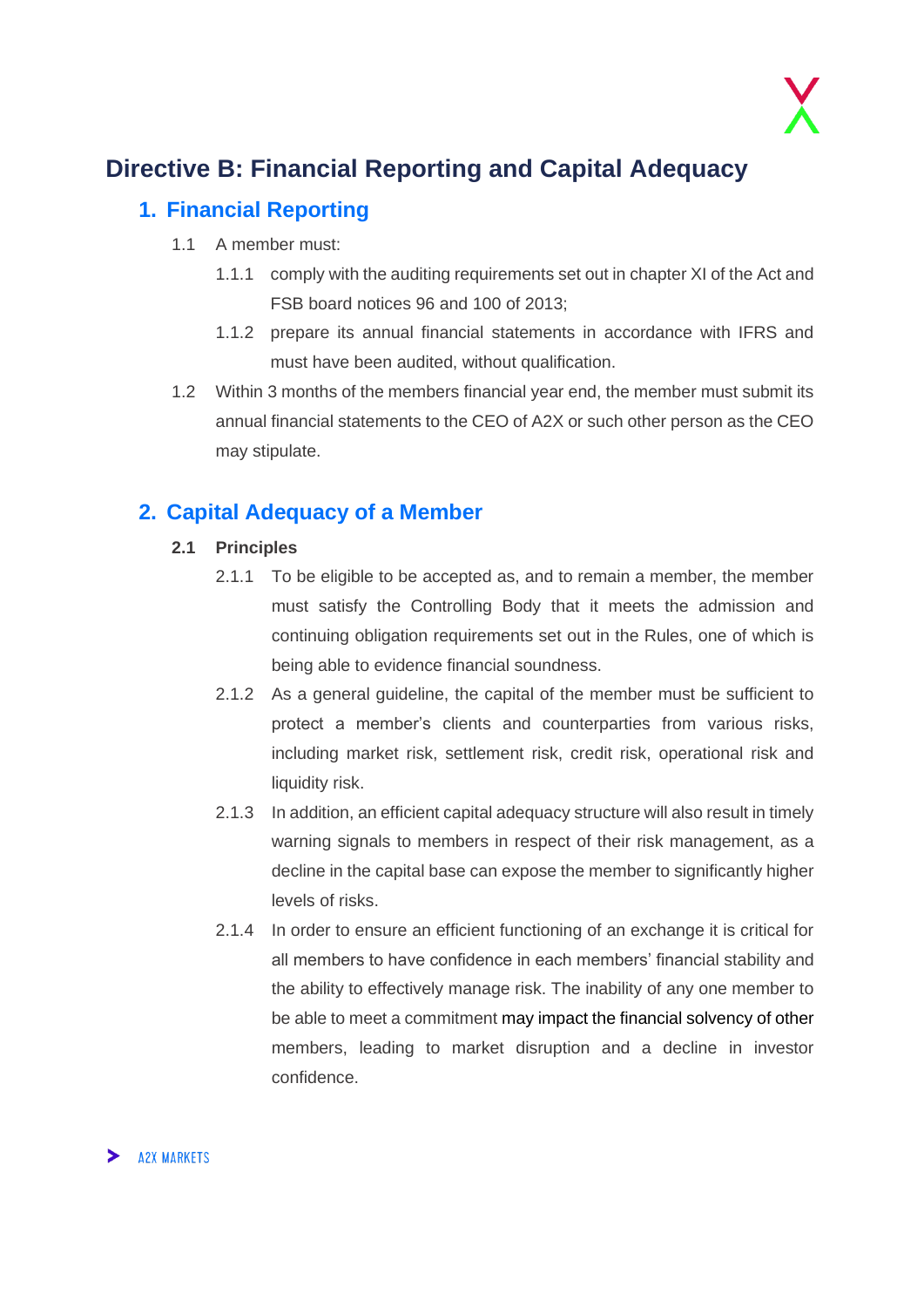2.1.5 Consequently, appropriate capital adequacy standards and procedures are required to ensure a member's financial resources are able to withstand the risks to which its business is subject.

#### **2.2 Definitions**

The definitions as set out in the A2X trading rules will have the same meaning in this directive unless otherwise provided for.

- 2.2.1 **Annual financial statements:** the most recent annual financial statements which must have been prepared according to IFRS and the SA GAAP AC 500 series and have been audited, without qualification.
- 2.2.2 **Capital adequacy requirement:** the sum of the greater of a member's initial capital or one quarter of its annual fixed operating costs plus the risk requirements as determined by A2X by directive;
- 2.2.3 **Capital adequacy return:** the submission by a member of his capital adequacy requirement to A2X in the manner and form specified by A2X;
- 2.2.4 **Cash expenditure:** all expenditure excluding capital expenditure, depreciation, amortisation, fair value adjustments and any gain or loss on disposal of fixed assets;
- 2.2.5 **Illiquid assets:** assets that are not easily and quickly converted into cash, including but not limited to real estate, antiques, collectables and certain types of debt instruments;
- 2.2.6 **Initial capital:** the minimum capital as specified from time to time by A2X;
- 2.2.7 **Intangible assets:** assets that are not physical in nature including but which are not limited to goodwill, patents, trademarks, copyrights, business methodologies, brand recognition and similar rights;
- 2.2.8 **Fixed expenditure requirement:** whichever is the greater of:
	- 2.2.8.1 R 500 000; or
	- 2.2.8.2 cash expenditure for 13 weeks excluding expenditure directly related to trading activities as calculated with reference to the most recent annual financial statements, which must be calculated and submitted to A2X annually and within three months of the financial year end of the member;
- 2.2.9 **Management Accounts:** a set of financial statements which: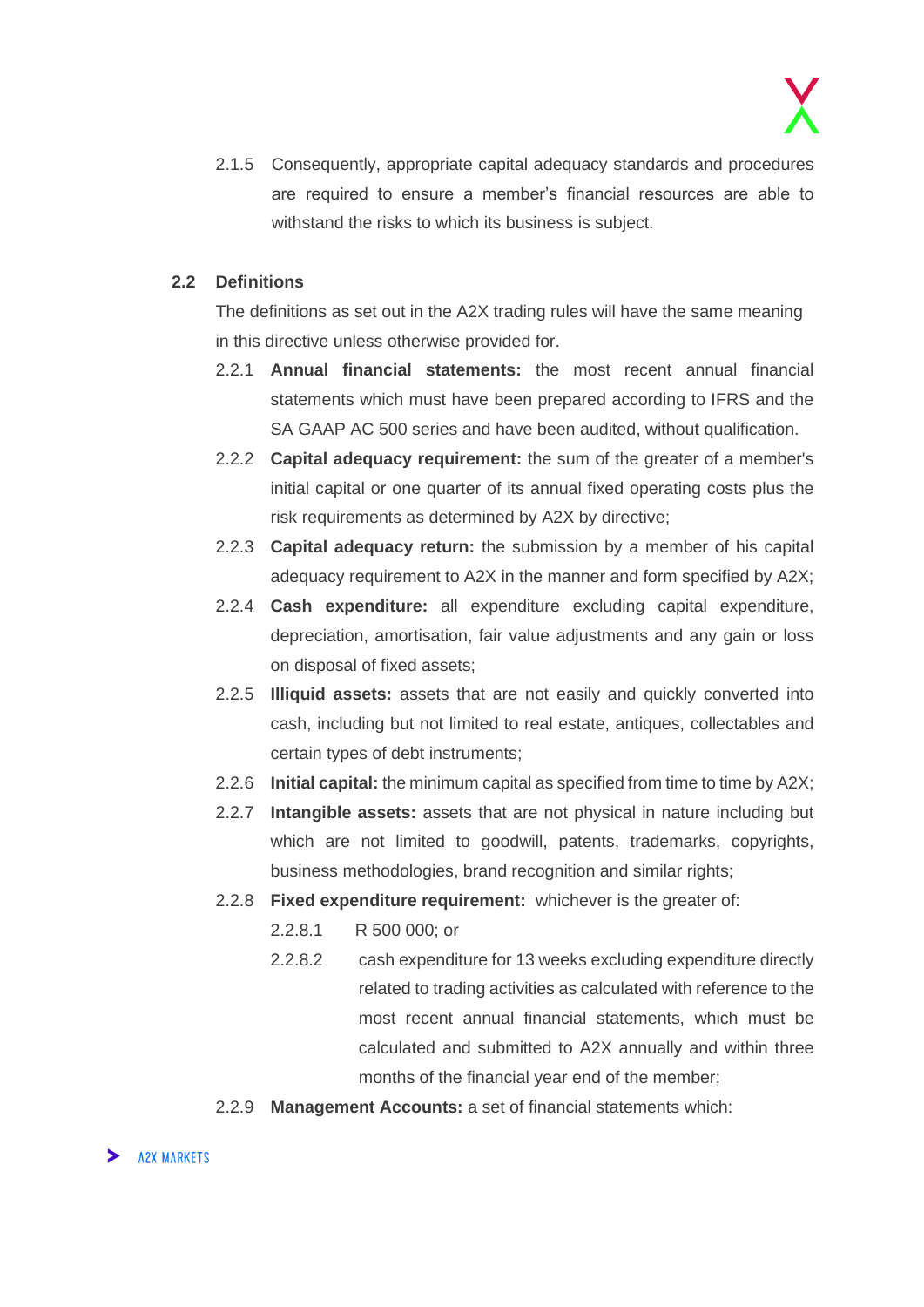

- 2.2.9.1 have been prepared from the accounting records contemplated in section 90 of the Act;
- 2.2.9.2 reflect the financial position of the member at month end;
- 2.2.9.3 are prepared in accordance with the accounting policies contained in IFRS;
- 2.2.9.4 fairly represent that state of affairs of the members business;
- 2.2.9.5 refer to any material matter that has affected or is likely to affect the financial affairs of the member; and
- 2.2.9.6 include a provision for all taxation liabilities.
- 2.2.10 **Own Funds:** the net financial worth of a member calculated in a manner prescribed by A2X.
- 2.2.11 **Risk Requirements: the risk requirements as identified and calculated according to generally accepted current market practice.**
- 2.2.12 **Subordinated Loans:** any loan advanced to the member, including shareholders loans, which are legally subordinated and are indicated as such in the annual financial statements and a copy of the subordination has been provided to A2X at membership application stage, or immediately when the status of the loan changes;
- 2.2.13 **Trading Activities:** those activities relating to the provision of securities services as defined in the Act but excluding sub-sections (d), (e), (f) and (g) of that definition.
- **2.3 Furnishing of financial information by a member for the purpose of determining capital adequacy**
	- 2.3.1 A member is required to submit to A2X within three months after the end of its financial year, a copy of its audited financial statements, and the audited report prescribed by the Act, in respect of such period.
	- 2.3.2 A member shall submit the prescribed capital adequacy return monthly to A2X within ten business days of the end of the month or within such other period that A2X may require, or on request from A2X: Provided that the member shall at all times comply with the capital adequacy requirements referred to in these directives, and provided further that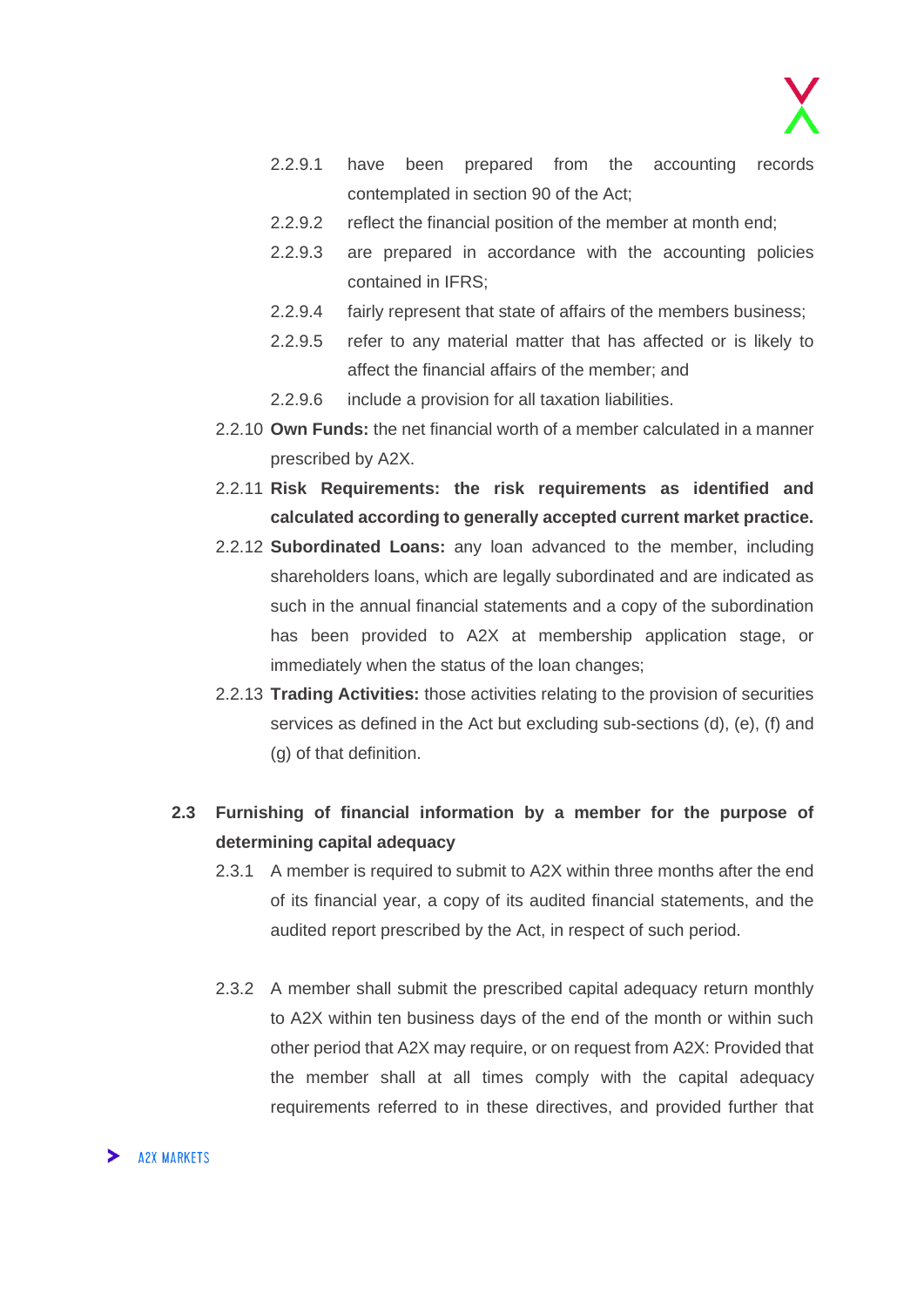

A2X shall be entitled to suspend a member from trading, should the return not be submitted timeously.

2.3.3 A member is required to advise A2X, in writing, as soon as It becomes aware that It has failed to meet the relevant capital adequacy requirements.

### <span id="page-13-0"></span>**3. Capital Adequacy Requirements**

- 3.1 A member must at all times:
	- 3.1.1 comply with the capital adequacy requirements as set out in this directive and as prescribed by the controlling body from time to time; and
	- 3.1.2 remain within the credit limit of the member.
- 3.2 In determining the level of capital adequacy that a member must comply with, the controlling body may reduce, adjust or disregard in totality any amount included in the calculation of the member's financial resources if it is of the opinion that there is not a sufficient level of assurance in respect of that value of that source.
- 3.3 A member must at all times maintain own funds which are in excess of the total of the fixed expenditure requirement plus the capital exposure requirement.
- 3.4 On an annual basis, a member must provide A2X with:
	- 3.4.1 its most recent annual financial statements within 3 months of the financial year end of the member;
	- 3.4.2 a detailed calculation of its fixed expenditure requirement which correlates with the annual financial statements submitted.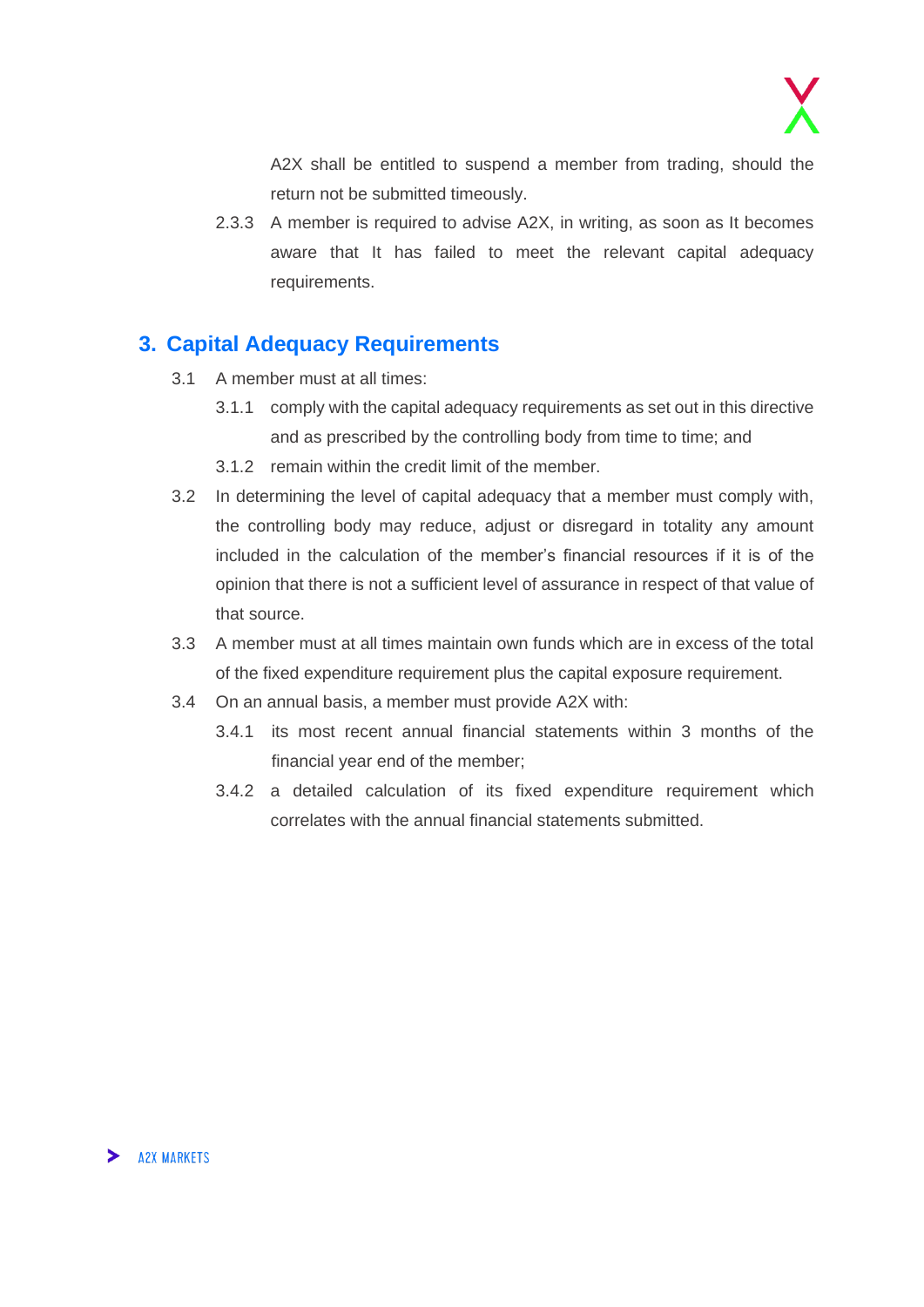#### **Illustrative calculation of own funds**

The purpose of this calculation is to determine the members own funds available to comply with this Directive.

| The table below illustrates how "own funds" is calculated: - |                |                |
|--------------------------------------------------------------|----------------|----------------|
| Ordinary share capital                                       | $\overline{0}$ |                |
| Preference share capital                                     | $\overline{0}$ |                |
| Share premium account                                        | $\overline{0}$ |                |
| <b>Reserves</b>                                              | $\overline{0}$ |                |
| Audited retained earnings (or accumulated losses)            | $\Omega$       |                |
| Unaudited profit (or loss)                                   | $\overline{0}$ |                |
| <b>Owner's equity</b>                                        |                | $\Omega$       |
|                                                              |                |                |
| Add:-                                                        |                |                |
| Subordinated loans to the company                            | $\overline{0}$ |                |
| Guarantees available                                         | $\mathbf 0$    | $\Omega$       |
| <b>Total capital resources</b>                               |                | $\overline{0}$ |
|                                                              |                |                |
| Subtract:-                                                   |                |                |
| Intangible assets                                            | $\overline{0}$ |                |
| Guarantees provided                                          | $\Omega$       |                |
| Capital subject to Preferential claims                       | $\overline{0}$ | $\overline{0}$ |
|                                                              |                | $\Omega$       |
| Subtract:-                                                   |                |                |
| <b>Illiquid assets</b>                                       | $\overline{0}$ |                |
| Fixed assets, net of related secured loans                   | $\overline{0}$ |                |
| Investments in related parties (IAS 24 definition)           |                |                |
| Investments in unlisted securities<br>$\overline{0}$         |                | $\Omega$       |
|                                                              |                |                |
| <b>OWN FUNDS (B)</b>                                         |                | $\overline{0}$ |

> AZX MARKETS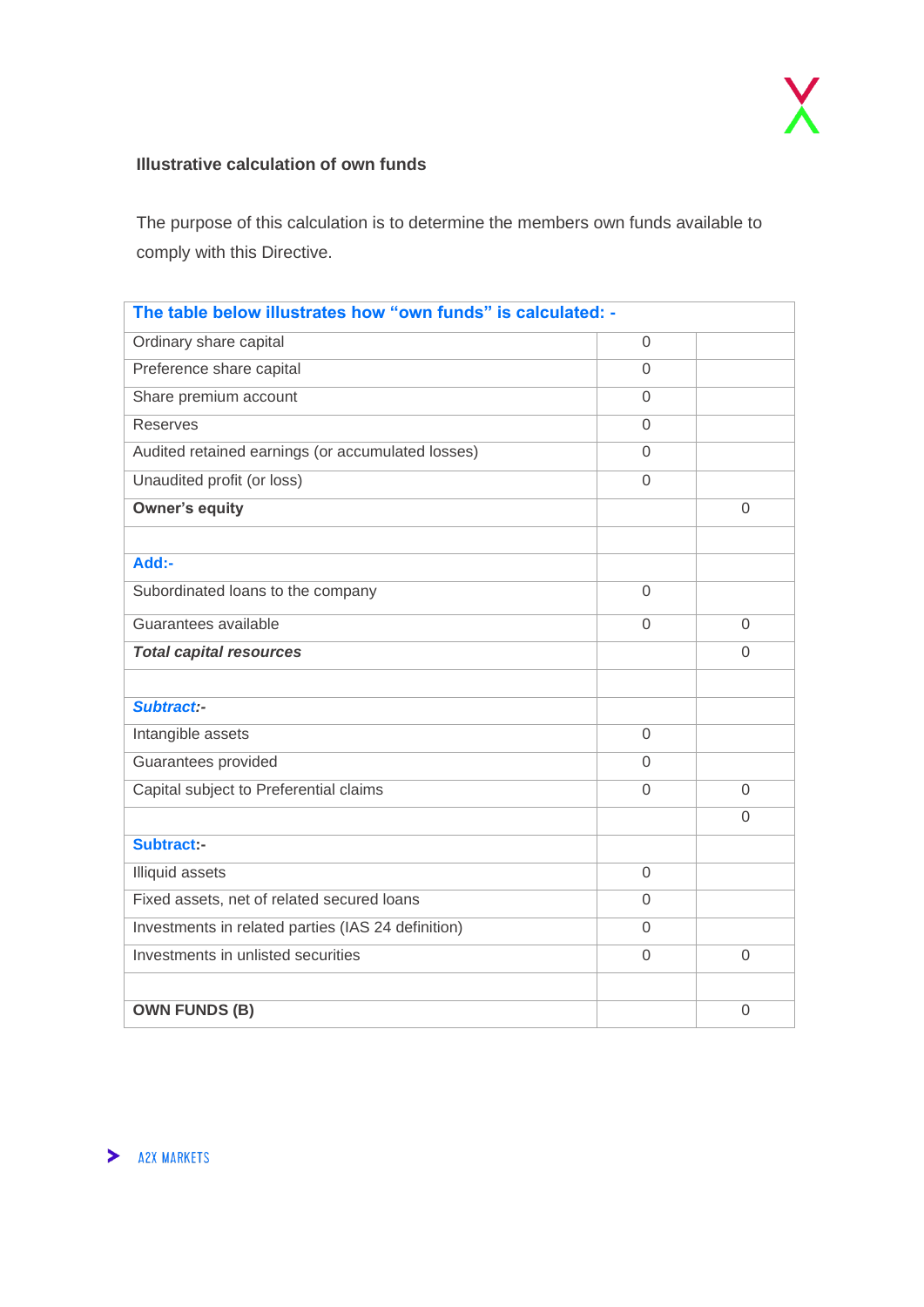

### **Illustrative example of calculations required in terms of this directive to compute the fixed expenditure requirement**

Complete the table below listing total annual expenditure and the split between the sum of non-cash expenditure and expenditure that relates to trading activities, and other.

Expenditure categories and actual amounts for the year immediately preceding this declaration should be included. This list does not purport to be exhaustive and rows (per additional expenditure category) may be inserted as required.

| <b>Expense category</b>                             |              | <b>Annual amount</b> |                          |
|-----------------------------------------------------|--------------|----------------------|--------------------------|
|                                                     | <b>Total</b> | Non-cash             | <b>Fixed expenditure</b> |
|                                                     |              | and trading          | requirement              |
|                                                     |              | <b>activities</b>    |                          |
| Accounting and secretarial or other services,       |              |                      |                          |
| charges, etc.                                       |              |                      |                          |
| Auditors remuneration                               |              |                      |                          |
| Insurance                                           |              |                      |                          |
| IT infrastructure (Hardware and Software) licensing |              |                      |                          |
| and maintenance costs                               |              |                      |                          |
| Machine and other leasing charges                   |              |                      |                          |
| Motor vehicle expenses                              |              |                      |                          |
| Office rental                                       |              |                      |                          |
| Municipal charges (if separate from Office rental)  |              |                      |                          |
| Printing and stationery                             |              |                      |                          |
| Salaries and wages                                  |              |                      |                          |
| Strate charges and fees                             |              |                      |                          |
| JSE charges and fees                                |              |                      |                          |
| A2X charges and fees                                |              |                      |                          |
| Tax obligations                                     |              |                      |                          |
| Telephone, postage etc                              |              |                      |                          |
| Other                                               |              |                      |                          |
| Total annual expenditure                            | $\mathsf{R}$ | $\mathsf{R}$         | $\mathsf{R}$             |
|                                                     |              |                      | Divide by 4 or 25%       |
| Fixed expenditure required                          |              |                      | $\mathsf{R}$             |

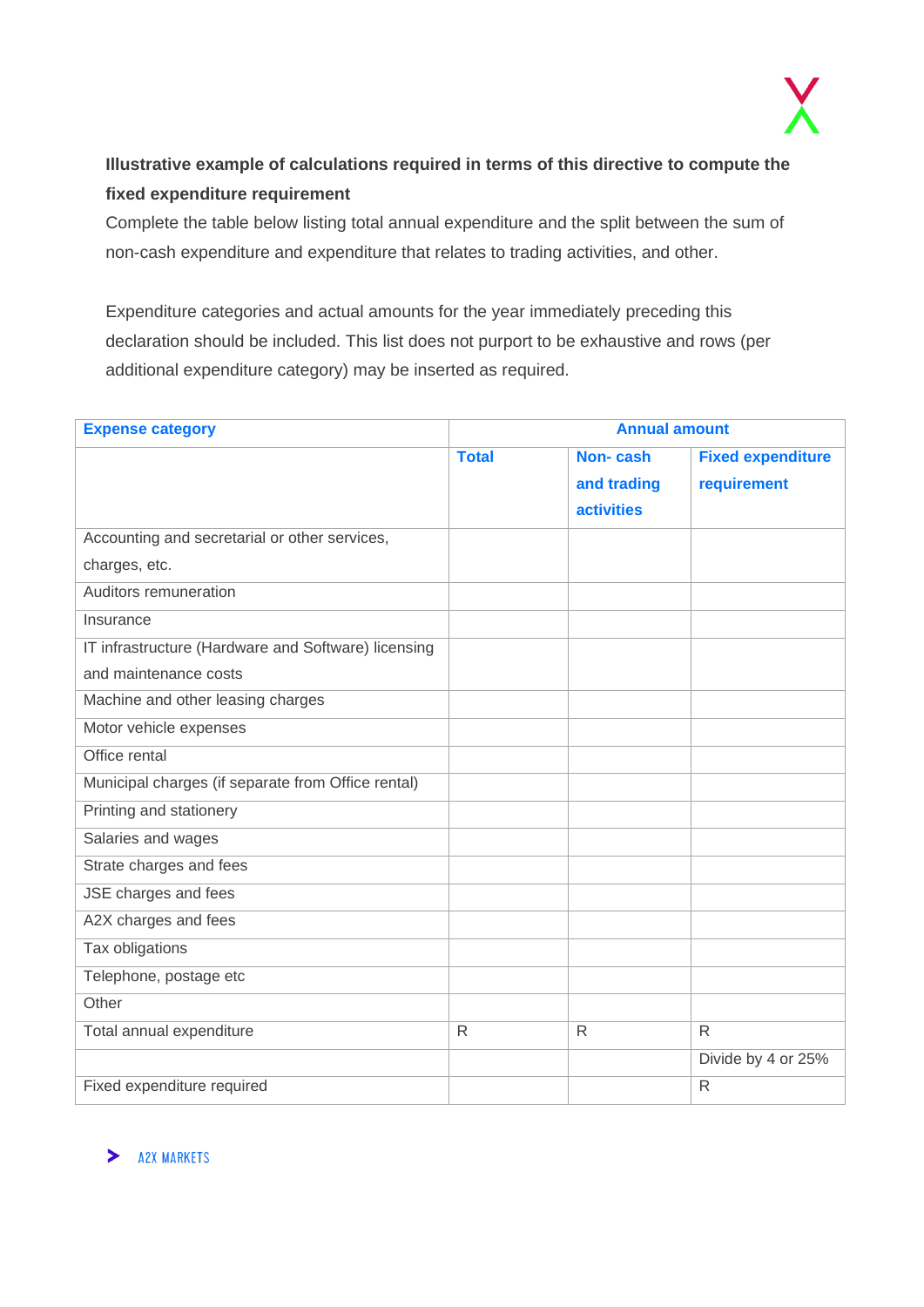

# <span id="page-16-0"></span>**Directive C: Clearing and Settlement**

# <span id="page-16-1"></span>**1. Specific Information Technology Requirements for Clearing and Settlement**

- 1.1 Members must have a system which complies with the MeCRAS requirements as prescribed by A2X from time to time. The system must cater for reference data, deal management and accounting and must pass conformance to A2X clearing system.
- 1.2 Where changes are made to the A2X clearing system which impacts on the MeCRAS requirements, members will be given sufficient notice to allow them to develop their systems accordingly.
- 1.3 Members will be required to test the changes before sign off will be given for deployment into production.
- 1.4 Members will be required to test to A2X's Disaster Recovery site on 3 months' notice by A2X.

<span id="page-16-2"></span>

|  | 2. A2X Settlement Cycle |  |
|--|-------------------------|--|
|  |                         |  |

|               |                                     | <b>Time</b>     |                                                                                                                                                              |
|---------------|-------------------------------------|-----------------|--------------------------------------------------------------------------------------------------------------------------------------------------------------|
| $1_{-}$       | Execution                           | $09:00 - 16H50$ | <b>Trading hours</b>                                                                                                                                         |
| $\mathcal{P}$ | Allocation                          | 19:00           | Real time                                                                                                                                                    |
| 3             | Contract note                       | 20:00           | Real time after allocation                                                                                                                                   |
| $4_{-}$       | Settlement order to Strate          | 20:00           | Real time after allocation                                                                                                                                   |
| 5.            | Member capital exposure calculation | End of day      | Net principal, unallocated transactions, partially<br>allocated transactions, over allocated<br>transactions and uncommitted non-controlled<br>client trades |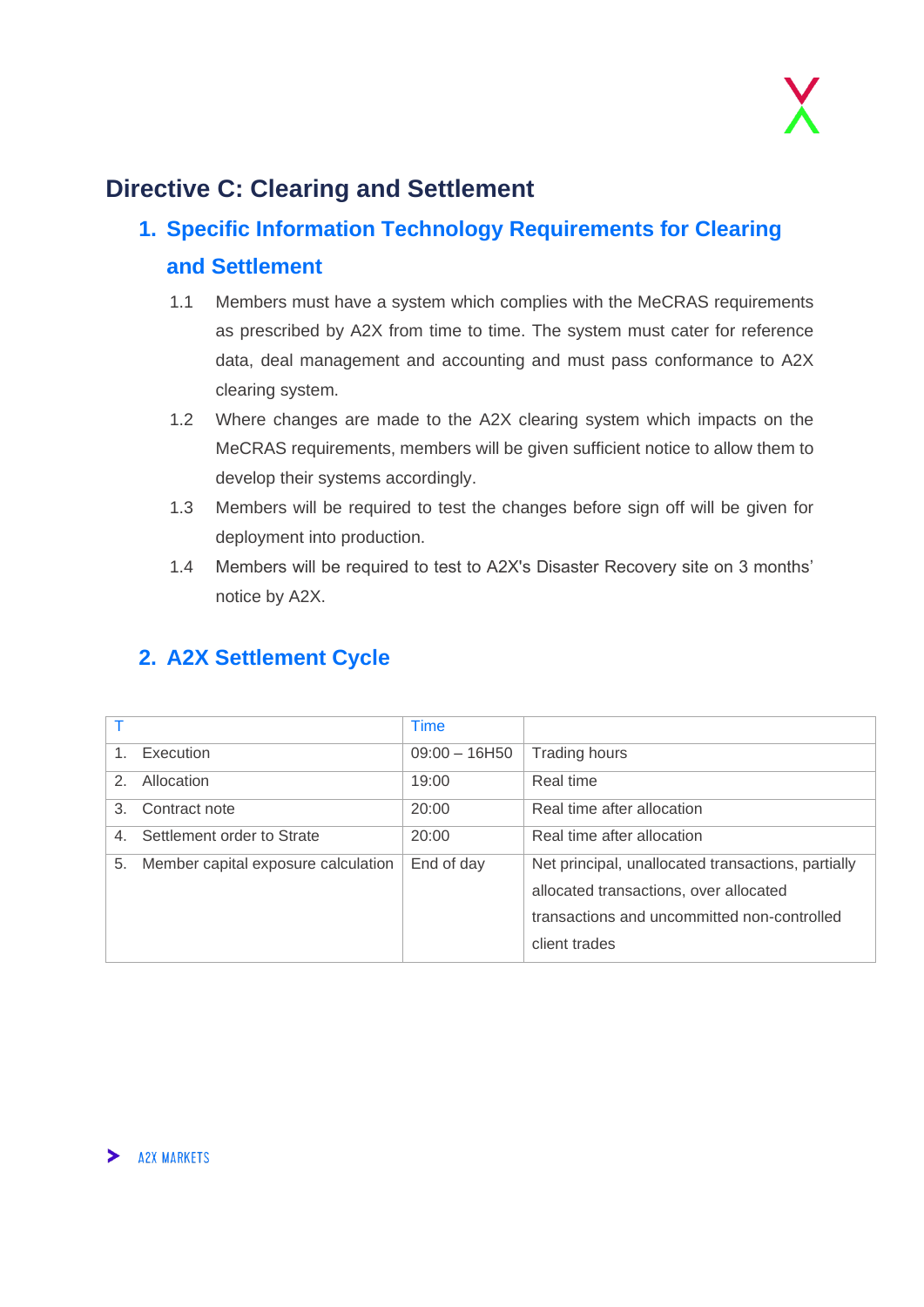

| $T+1$                                                       | <b>Time</b>   |                                |
|-------------------------------------------------------------|---------------|--------------------------------|
| 1. Member exposure call for collateral (securities or cash) | By 12:00      |                                |
| 2. Clients settlement instruction to CSDP                   | 12:00         |                                |
| 3. Client rejection to broker                               | 18:00         |                                |
| 4. Client deemed affirmation                                | 18:00         |                                |
| 5. Member Reallocation                                      | 18:00         |                                |
| 6. Client affirmation of reallocation                       | 18:00         |                                |
| 7. Client settlement instruction to CSDP on reallocation    | 18:00         |                                |
| 8. Brokers principal trades net created                     | End of day    |                                |
| 9. Member capital exposure calculation                      | End of day    | Net principal and uncommitted  |
|                                                             |               | non-controlled client trades   |
| $T+2$                                                       | <b>Time</b>   |                                |
| 1. Member exposure call for collateral (securities or cash) | By 12:00      |                                |
| 2. Client must secure CSDPs commit                          | 12:00         |                                |
| 3. Client breach where CSDP has not committed               | 12:00         |                                |
| 4.CSDP Commitment                                           | Up to 15:00   |                                |
| 5. Reverse substitution                                     | 16:00         |                                |
| 6.SLB - Member                                              | 16:00-18:00   |                                |
| 7. Member capital exposure calculation                      | End of day    | Uncommitted net principal      |
|                                                             |               | trades including trades that   |
|                                                             |               | have gone into reverse         |
|                                                             |               | substitution, and trades that  |
|                                                             |               | have gone through rolling of   |
|                                                             |               | settlement or which have been  |
|                                                             |               | declared a failed trade        |
| $T + 3$                                                     | <b>Time</b>   |                                |
| 1.Settlement Committee SLB                                  | 08:00-10:00   |                                |
| 2. Rolling of settlement to revised settlement date         | 10:00-12:00   |                                |
| 3. Declaration of Failed trade                              | 10:00-12:00   |                                |
| 4. Settlement                                               | $06:00 -$ End |                                |
|                                                             | of day        |                                |
| 5. Member capital exposure calculation                      | End of day    | Trades that have gone through  |
|                                                             |               | rolling of settlement or which |
|                                                             |               | have been declared a failed    |
|                                                             |               | trade                          |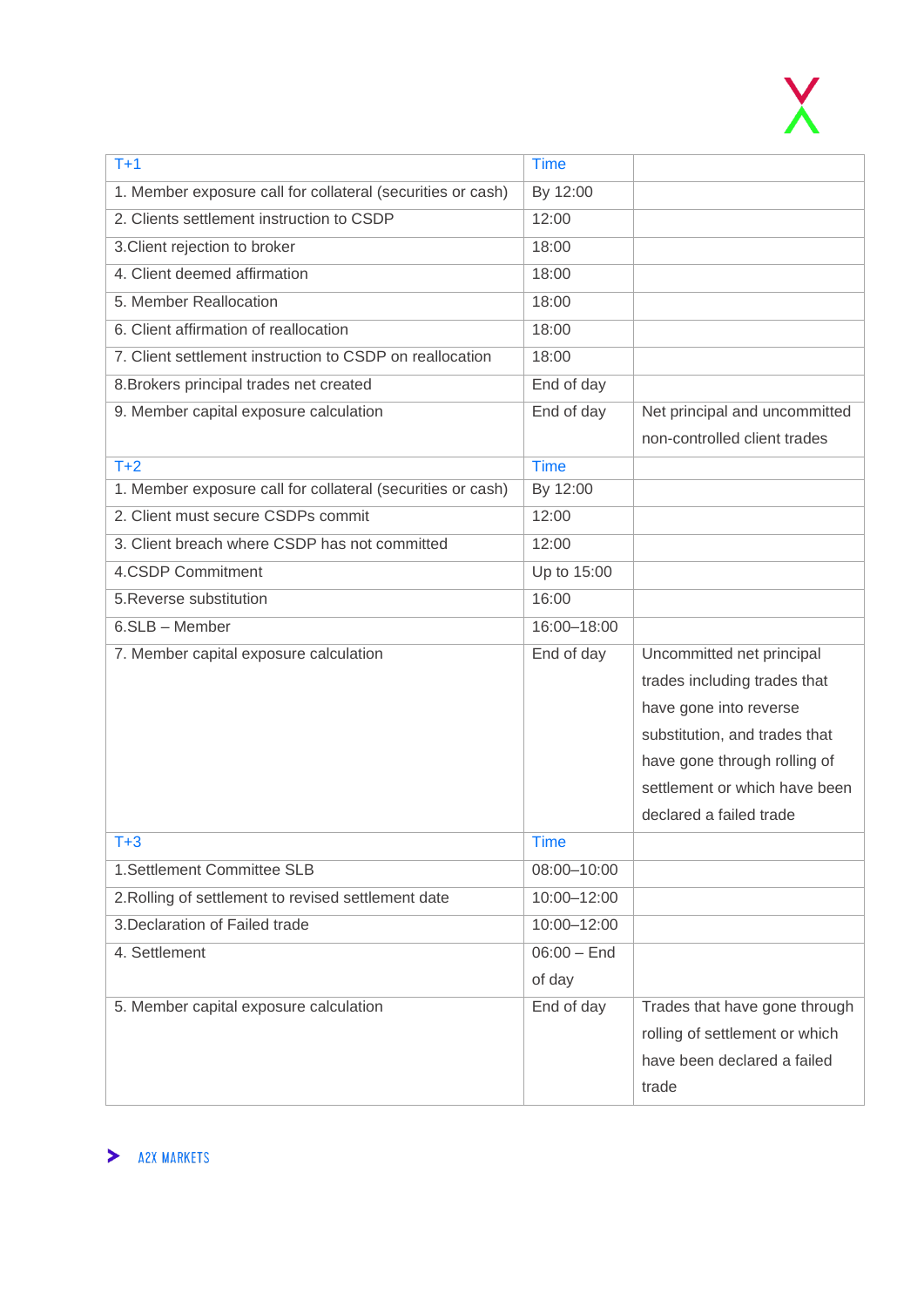

### <span id="page-18-0"></span>**3. Information to be supplied to the Settlement Committee**

- 3.1 Member's CSDP name;
- 3.2 Member's CSDP SWIFT BIC;
- 3.3 Members Business Partner ID with Strate;
- 3.4 Member's CSDP Business Partner ID with Strate;
- 3.5 Member's CSDP Central Securities Account (CSA) or Segregated Depository Account (SDA) number for principal settlements;
- 3.6 Principal custody account number at the member's CSDP;
- 3.7 Cash settlement account number at the member's CSDP; and
- 3.8 Name and contact details of the member's settlement officer and their alternate.

#### <span id="page-18-1"></span>**4. Borrowing of equity securities through the Settlement**

#### **Committee**

- 4.1 For the purposes of this directive, the following definitions apply
	- 4.1.1 **"collateral"** means cash or securities provided to the Settlement Committee by a member as security for the due return of equivalent equity securities in terms of a lending transaction;
	- 4.1.2 **"corporate action"** means any economic right or benefit flowing from ownership of the loaned equity securities;
	- 4.1.3 **"equivalent equity securities"** means equity securities of an identical type, nominal value, description and amount to the loaned equity securities duly adjusted for any corporate action;
	- 4.1.4 **"lender"** means the third party from which the Settlement Committee, as agent for the member as undisclosed principal, has borrowed the equity securities;
	- 4.1.5 **"lending fees"** means the fees due by the member in respect of loaned equity securities;
	- 4.1.6 **"loan date"** means the date on which loaned equity securities are transferred by the Settlement Committee into the custody account of a member;
	- 4.1.7 **"loan period"** means the period of time expressed in days from the loan date to the return date;

#### > A2X MARKETS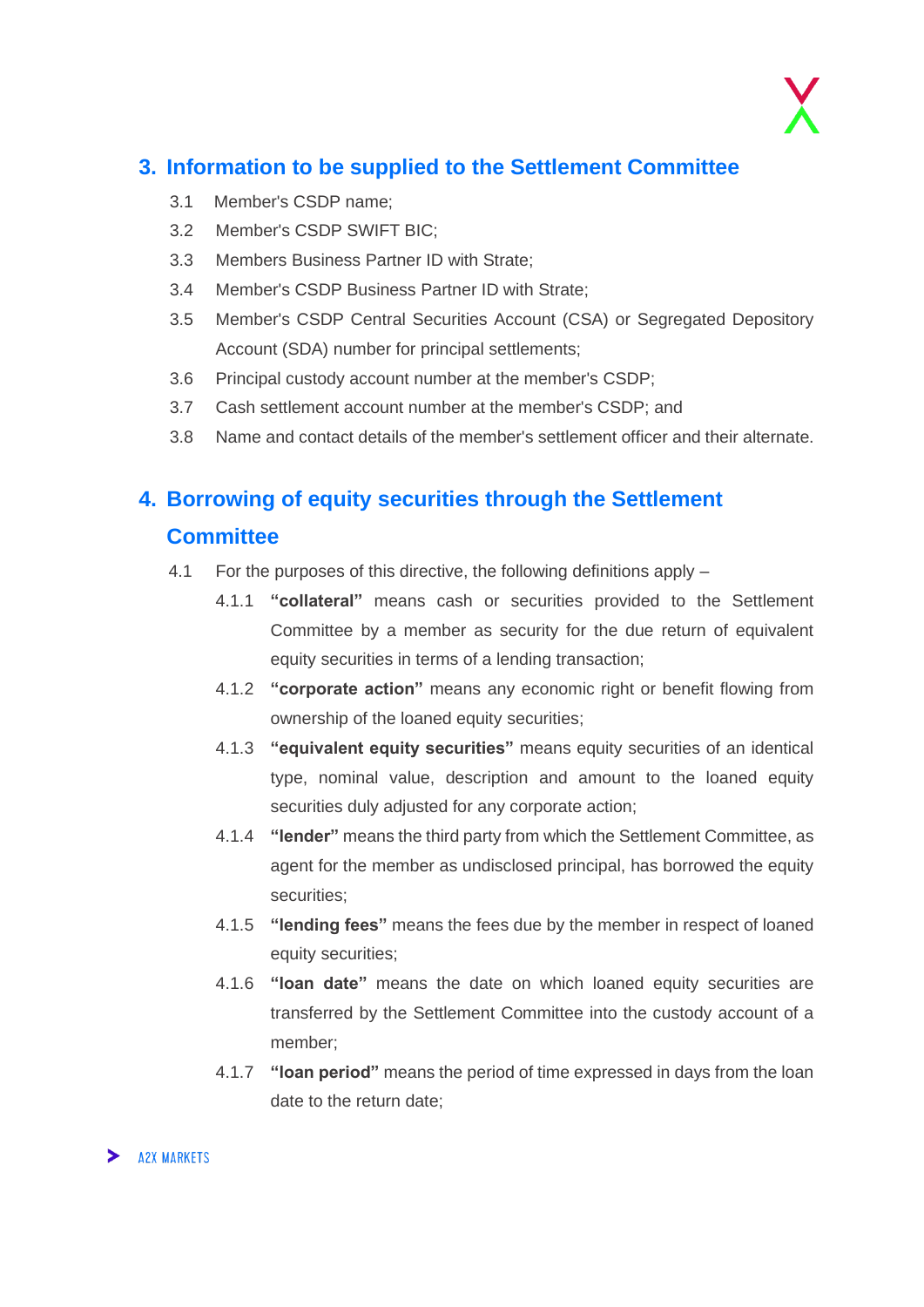- 4.1.8 **"loan recall"** means a demand by the Settlement Committee for the return of equivalent equity securities in terms of a lending transaction;
- 4.1.9 **"loaned equity securities"** means the equity securities borrowed by a member through the Settlement Committee;
- 4.1.10 **"return date"** means the date on which a member returns equivalent equity securities to the Settlement Committee.
- 4.1.11 "**value at risk calculation**" means the amount or percentage by which the value of the collateral is required to exceed the initial loan value or the current ruling price value or the highest mark-to-market value during the loan period, whichever is the greatest, of the loaned equity securities.
- 4.2 The Settlement Committee will facilitate the borrowing of equity securities on behalf of a member under the following terms and conditions –
	- 4.2.1 where a member chooses not to post securities collateral or does not have sufficient securities collateral a member must ensure that sufficient cash is available in its funds settlement account with its bank to meet the initial and any subsequent collateral requirement;
	- 4.2.2 the Settlement Committee will initiate the borrowing by sending the necessary transactions to Strate, and will advise a member of the transactions giving rise to the loaned equity securities and the collateral requirement;
	- 4.2.3 the collateral provided will continue during the loan period and will be held by the Settlement Committee until equivalent equity securities are returned to the Settlement Committee;
	- 4.2.4 the collateral amount must be equivalent to the initial loan value or current ruling price value or highest mark-to-market value during the loan period, whichever is the greatest, of each loaned equity securities position, plus the value at risk calculation applicable thereto;
	- 4.2.5 if on any business day, the collateral value falls below the value set out in 4, the Settlement Committee may request a member to immediately provide further securities or funds collateral in the amount of any shortfall. A member will only be entitled to a refund of the collateral amount at the time of and in proportion to, the amount of the loan returned;

#### **A2X MARKETS**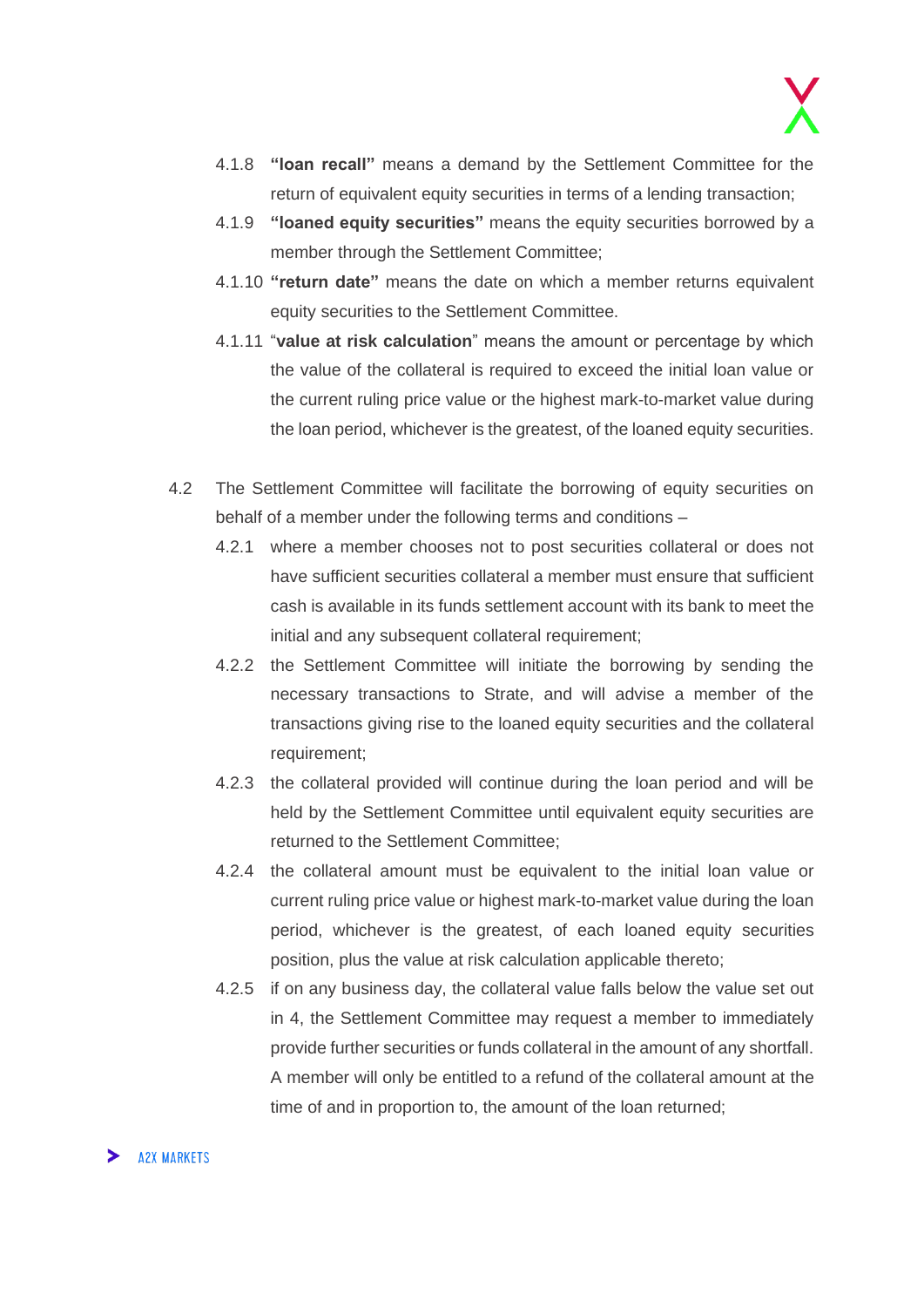- 4.2.6 a value at risk calculation will be applicable to all loaned equity securities, such that the collateral amount will be 100% plus the value at risk calculation of the applicable value of each loaned equity securities position;
- 4.2.7 a member must ensure the return of the loaned equity securities within 3 business days of a loan recall;
- 4.2.8 a member must return equivalent equity securities in no more than two deliveries, the first delivery being not less than 50% of the loaned equity securities;
- 4.2.9 a member must pay to the Settlement Committee the lending fees, which will accrue over the loan period and be paid monthly in arrears:
- 4.2.10 a member will be entitled to interest on the value at risk calculation of the collateral.

### <span id="page-20-0"></span>**5. Lending of funds by the Settlement Committee**

- 5.1 For the purposes of this directive, the following definitions apply
	- 5.1.1 **"collateral"** means the equity securities provided to the Settlement Committee as security for the due return of the funds lent to a member;
	- 5.1.2 **"loaned funds"** means the funds provided by the Settlement Committee to a member;
	- 5.1.3 **"loan date"** means the date on which funds are transferred by the Settlement Committee into the funds settlement account of a member;
	- 5.1.4 **"loan fees"** means the interest and fees due to the Settlement Committee by a member in respect of the funds provided;
	- 5.1.5 **"loan period"** means the period of time expressed in days from the loan date to the return date;
	- 5.1.6 **"margin"** means the amount or percentage by which the value of the collateral is required to exceed the value of the loaned funds;
	- 5.1.7 **"return date"** means the date on which a member returns the loaned funds to the Settlement Committee.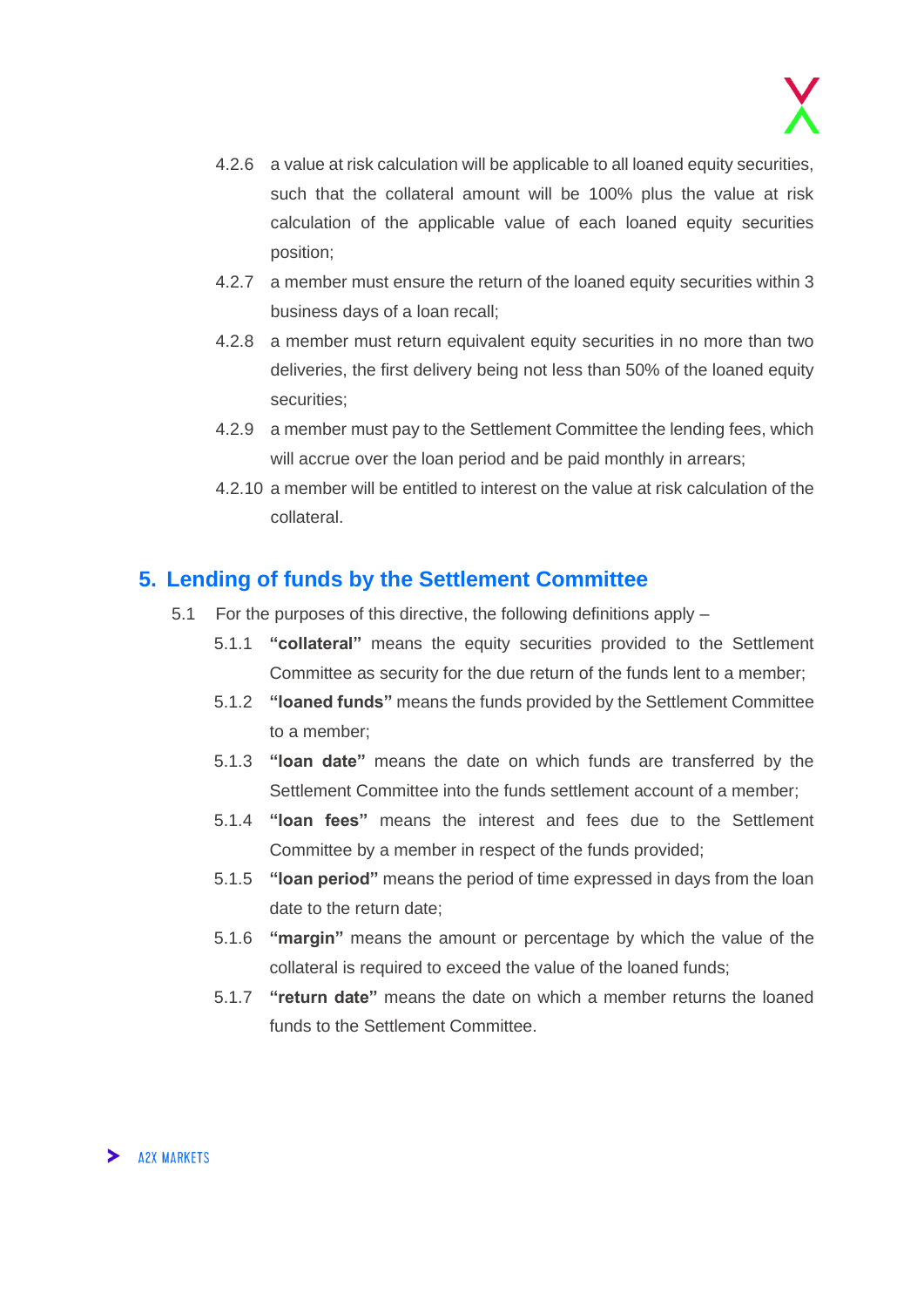- 5.2 The Settlement Committee will facilitate the lending of funds to a member under the following terms and conditions –
	- 5.2.1 a member must ensure that the equity securities which constitute the failing transaction forms the initial collateral for the funds advanced;
	- 5.2.2 the Settlement Committee will initiate the funding by sending the necessary transactions to Strate, and will advise a member of the transactions giving rise to the loaned funds and the collateral;
	- 5.2.3 the collateral provided will continue during the loan period and will be held by the Settlement Committee until the loaned funds are returned to the Settlement Committee;
	- 5.2.4 the collateral value will be equivalent to the ruling price value of the collateral less the value at risk calculation applicable thereto and will be at least equivalent in value to the loaned funds;
	- 5.2.5 if on any business day the collateral value falls below the value of the loaned funds, the Settlement Committee may –
		- 5.2.5.1 request a member to immediately provide additional collateral acceptable to the Settlement Committee, to cover such shortfall; or
		- 5.2.5.2 require a member to repay so much of the loaned funds so as to ensure that the shortfall is removed.
	- 5.2.6 If the collateral value exceeds the value of the loaned funds the member may not be entitled to the return of the excess collateral except at the time of and in proportion to, the repayment of the loaned funds by the member;
	- 5.2.7 a value at risk calculation of the securities held as collateral will be applicable to all loaned funds, such that the collateral value will be not less than the value of the loaned funds plus the value at risk calculation;
	- 5.2.8 a member must pay to the Settlement Committee the loan fees which will accrue over the loan period and be paid monthly in arrears.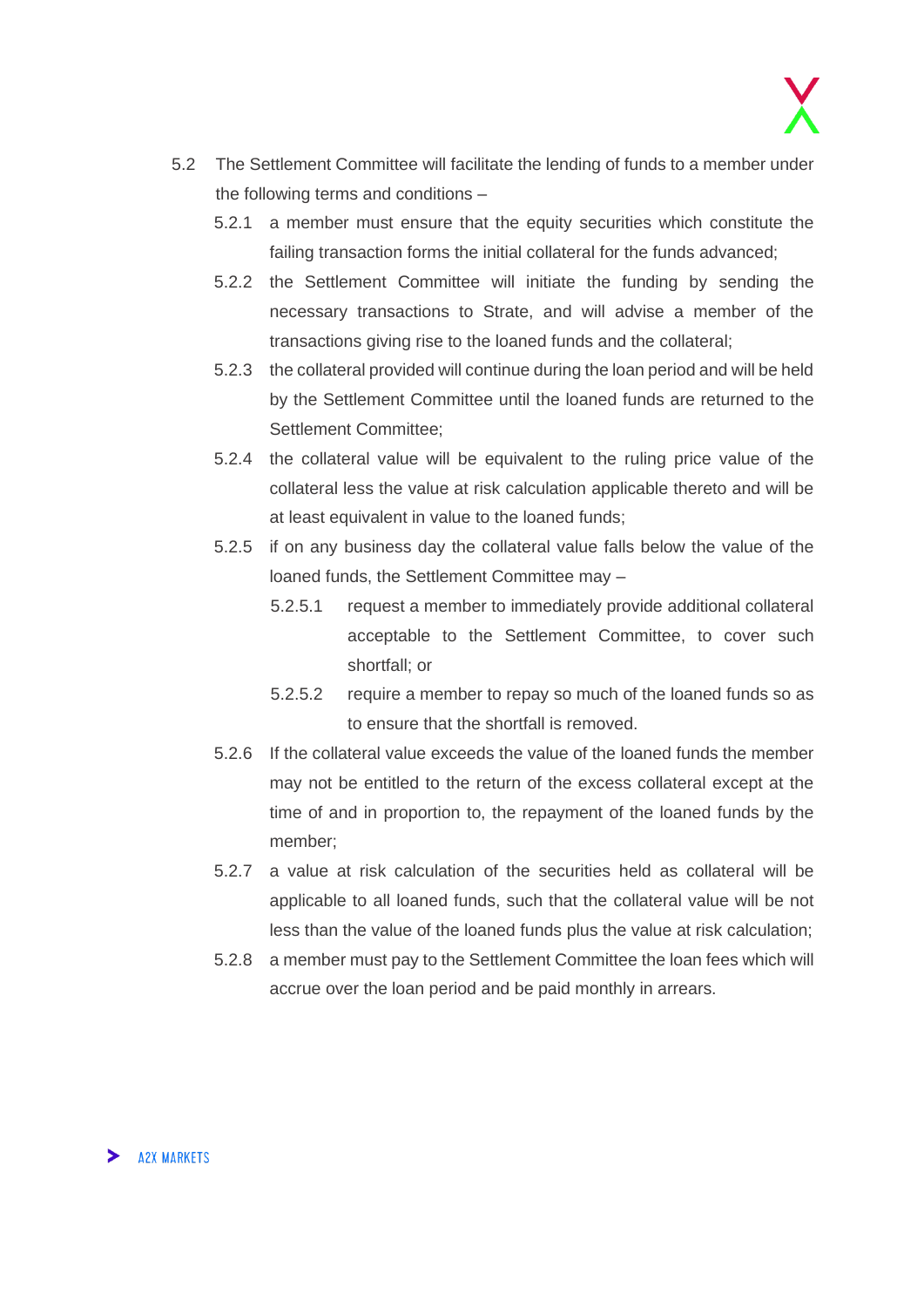

# <span id="page-22-0"></span>**6. Non-compliance with settlement obligations – penalties and fees**

The following fees and penalties will be levied for a breach of a settlement obligation:

| <b>Contravention</b>                  | <b>Penalty</b>           | <b>Fees</b>                         |
|---------------------------------------|--------------------------|-------------------------------------|
| Rule 7.10.2 regarding the failure to  | R1 000                   |                                     |
| ensure equity securities or cash      |                          |                                     |
| required for a transaction in equity  |                          |                                     |
| securities are available for          |                          |                                     |
| settlement.                           |                          |                                     |
| Where a member has assumed the        | R500 per occurrence      | N/A                                 |
| obligations of a client to settle a   |                          |                                     |
| transaction and is unable at 18h00 on |                          |                                     |
| T+2 to procure a commitment of its    |                          |                                     |
| CSDP to settle the transaction in     |                          |                                     |
| terms of rule.                        |                          |                                     |
| Where a member is unable to enter     | R1 000 plus the          | N/A                                 |
| into an arrangement to ensure that    | brokerage on the trade   |                                     |
| a sale transaction settles on         | for which securities are |                                     |
| settlement date, which results in the | borrowed with a          |                                     |
| Settlement Committee facilitating     | minimum fine of 0,075%   |                                     |
| the borrowing of equity securities    | of the value of the      |                                     |
| on behalf of the member in terms of   | trade, not exceeding     |                                     |
| rule 7.31.1                           | R25 000                  |                                     |
| Provision of securities lending       | N/A                      | R1 000 administration fee plus the  |
| facilities to a member to enable      |                          | greater of R1 000 or 5% p.a. above  |
| settlement                            |                          | the lending rate obtained by the    |
|                                       |                          | Settlement Committee on the initial |
|                                       |                          | value of the loaned equity          |
|                                       |                          | securities over the loan period.    |
| Provision of funds to a member to     | N/A                      | R1 000 administration fee plus an   |
| enable settlement                     |                          | interest charge of 5% p.a. above    |
|                                       |                          | the Prime Overdraft Rate at         |
|                                       |                          | FirstRand Bank Limited.             |

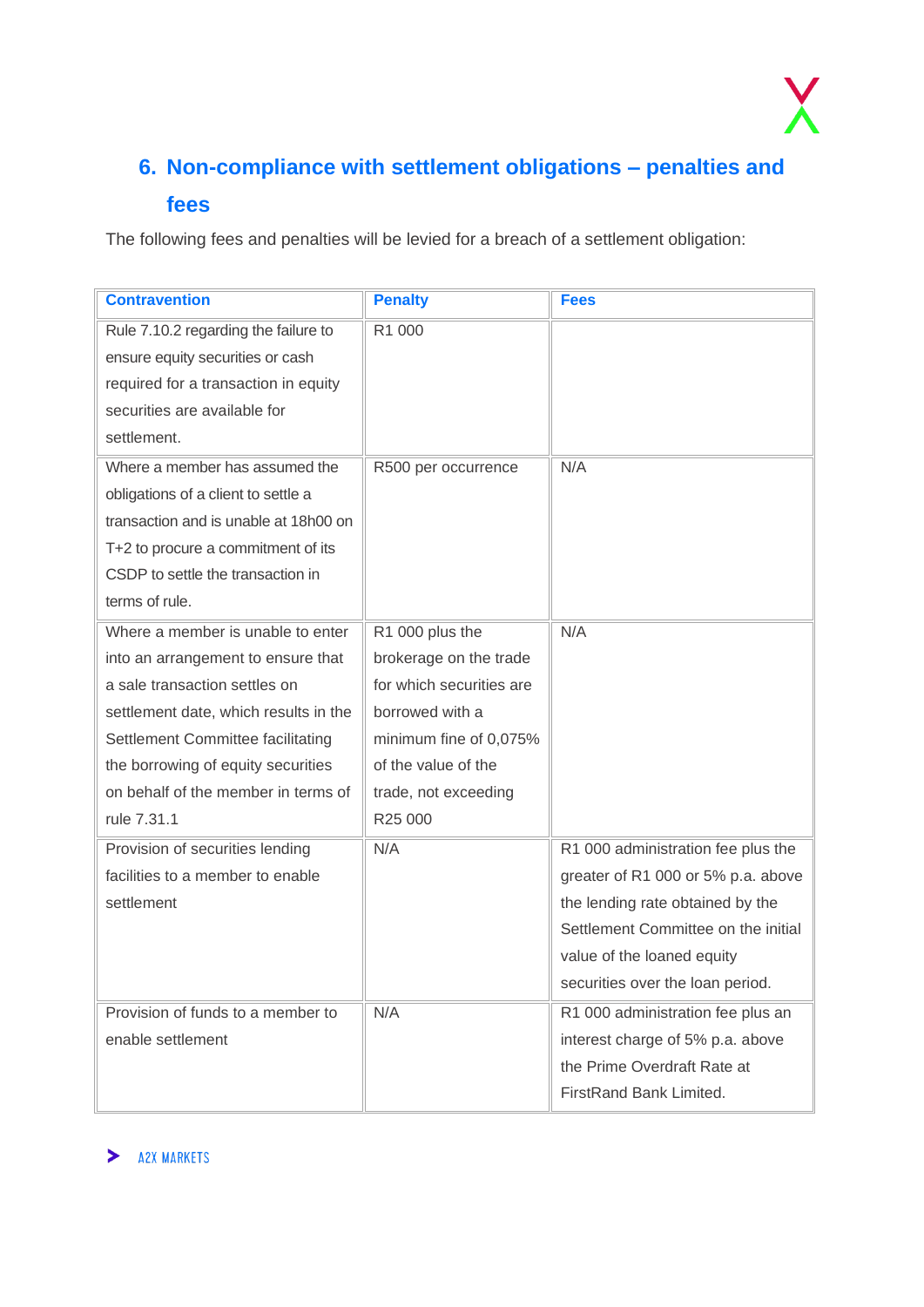| <b>Contravention</b>                 | <b>Penalty</b>          | <b>Fees</b>                        |
|--------------------------------------|-------------------------|------------------------------------|
| Where a member introduces a          | R1 000 plus the         | R5 000 administration fee payable  |
| trade for which settlement is rolled | brokerage on the trade  | by the member who introduced the   |
| in terms of rule 7.24.               | for which settlement is | trade for which the settlement was |
|                                      | rolled with a minimum   | rolled in terms of rule 7.24       |
|                                      | fine of 0,15% of the    |                                    |
|                                      | value of the trade, not |                                    |
|                                      | exceeding R50 000.      |                                    |
| Where a member introduces a          | R1 000 plus double the  | R5 000 administration fee payable  |
| trade, which is declared a failed    | brokerage with a        | by the member who introduced the   |
| trade in terms of rule 7.36.         | minimum fine of 0,3% of | failed trade.                      |
|                                      | the value of the trade, |                                    |
|                                      | not exceeding           |                                    |
|                                      | R100 000                |                                    |
| Resolution of a corporate action     | N/A                     | R1000 administration fee           |
| entitlement resulting from loaned    |                         |                                    |
| equity securities, rolling of        |                         |                                    |
| settlement or failed trades.         |                         |                                    |

Notwithstanding the provisions of Directive C, disciplinary action in terms of the rules may also be taken for any contraventions of section 7 of the rules.

# <span id="page-23-0"></span>**7. Payment of penalties**

- 7.1 A member must pay any penalty imposed by the Settlement Committee within 5 business days of the date of invoice.
- 7.2 An objection to a penalty imposed must be lodged in writing, signed by the member and received by the Settlement Committee by no later than 11h00 on the day that the penalty is payable. The payment of any penalty will be delayed until the finalisation of the appeal.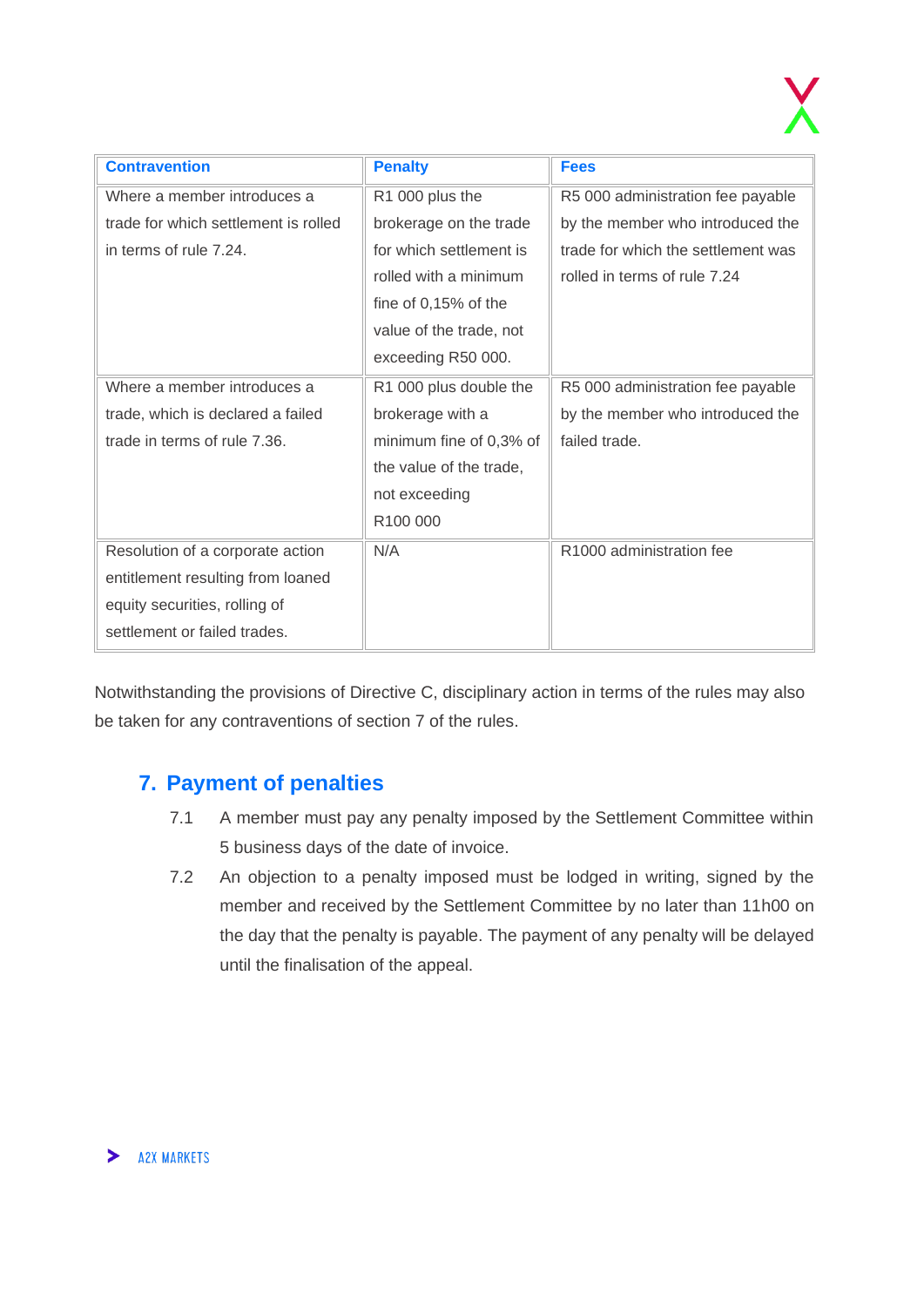

# <span id="page-24-0"></span>**Directive D: Capital Exposure Requirements**

### <span id="page-24-1"></span>**1. Capital Exposure Requirements**

- 1.1 A2X will calculate the capital exposure for the full settlement cycle daily at the end of each business day.
- 1.2 The capital exposure will be calculated on
	- 1.2.1 T for net principal transactions, unallocated transactions, partially allocated transactions and uncommitted settlement orders for noncontrolled clients; and
	- 1.2.2 T+1 for net principal transactions and uncommitted settlement orders for non-controlled clients; and
	- 1.2.3 T+2 for uncommitted net principal transactions, uncommitted trades where principal assumption has been implemented and any transactions that have undergone Rolling of Settlement or Failed Trade Procedures; and
	- 1.2.4 T+3 for any transactions that have undergone rolling of settlement or failed trade procedures in terms of the rules.
- 1.3 A member may post securities or cash for the calculated capital exposure.
	- 1.3.1 Each member will mandate its bank or CSDP, to the satisfaction of A2X, to accept instructions from A2X on behalf of the member for cash and securities collateral; and
	- 1.3.2 Ensure that sufficient cash is available in the designated account to meet any daily capital exposure calls.
- 1.4 A2X will publish from time to time, the securities which will be accepted by A2X as collateral for the purposes of this directive, as well as the haircuts on such securities to cover the capital exposure.
- 1.5 A member may establish a capital exposure deposit, by means of cash, securities or bank guarantee, to be utilised by A2X in meeting the member's daily capital exposure requirements. The cash and securities deposit and bank guarantee will be held in good faith and will only be returned on the request by the member; provided that A2X is satisfied that the returned portion of the capital exposure deposit is no longer required.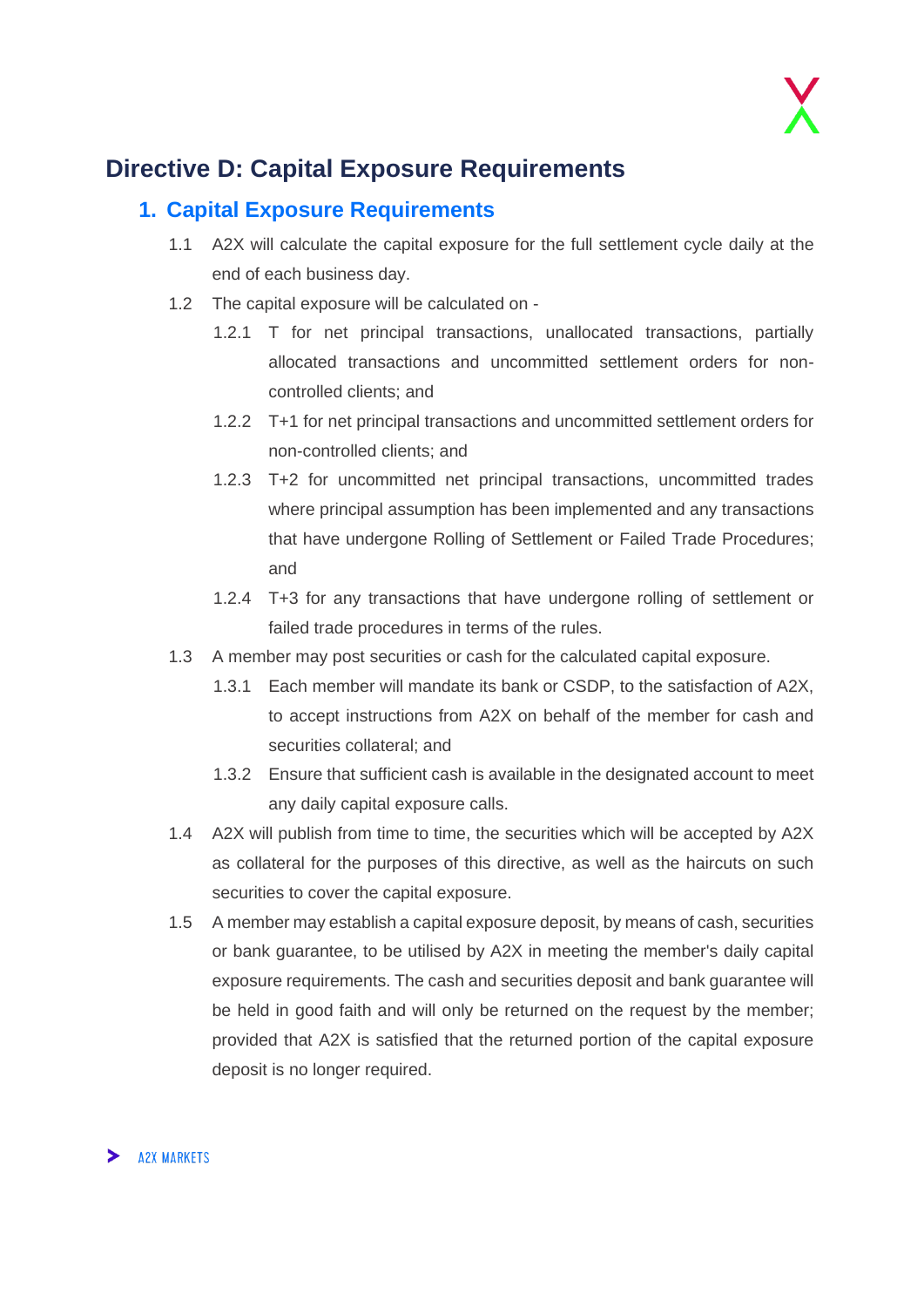- 1.6 A2X will determine the capital exposure requirement on principal trades, unallocated transactions, partially allocated transactions and uncommitted settlement orders for non-controlled clients by -
	- 1.6.1 the mark-to-market price movement from the trade price on T of the equity securities to the closing price at EOD T or T+1 or T+2 or T+3; and
	- 1.6.2 the potential adverse price movement of the equity securities from EOD on T until settlement, based on a value at risk calculation.
- 1.7 The capital exposure requirements across instruments and across noncontrolled clients' accounts will not be netted.
- 1.8 The capital exposure requirement due by a member will first be applied to the member's capital exposure deposit and any shortfall will result in a capital exposure call.
- 1.9 Where the member has elected to provide securities collateral, A2X will initiate a securities collateral call or return by sending the capital exposure to Strate's Collateral Management System. Securities will be transferred to A2X by means of an out-and-out cession.
- 1.10 A2X will initiate a cash capital exposure call by sending the necessary settlement order messages to the member's CSDP to instruct the transfer of funds for the same day value.
- 1.11 The capital exposure requirement will be payable by the member to A2X before 12h00 on each business day and will be repayable by A2X to the member before 12h00 on each business day.
- 1.12 Interest will be calculated and payable to members monthly in arrears on funds held as a capital exposure deposit and/or capital exposure call.
- 1.13 An administration fee will be calculated and payable by members monthly in arrears on cash and securities held over the previous month.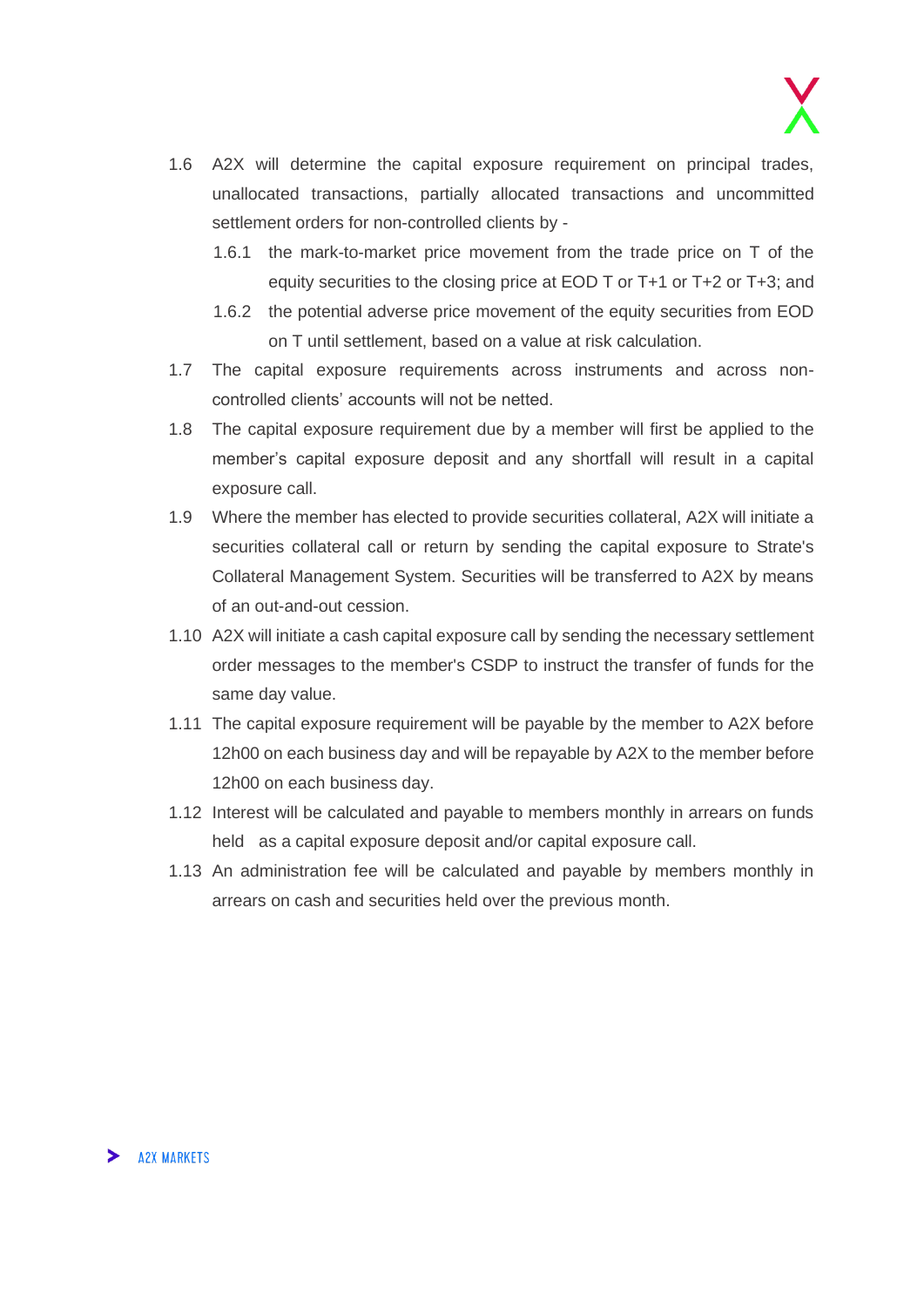# <span id="page-26-0"></span>**Directive E: Record Keeping Requirements**

# <span id="page-26-1"></span>**1. Specific Record Keeping Requirements per Record Type**

For purposes of this section, a "record" means a document or record in physical or electronic format including communication, data and/ or data messages as defined in the Electronic Communications and Transactions Act, No 25 of 2002 (ECT Act).

#### 1.1 **Company Documents:**

1.1.1 Must be retained for the minimum periods as prescribed in Section 24 of the Companies Act, No 71 of 2008.

#### 1.2 **Advisory and Intermediary Documents:**

1.2.1 Must be retained for the minimum periods as prescribed in Section 18 of the Financial Advisory and Intermediary Services Act, No 37 of 2002 (FAIS).

#### 1.3 **Due Diligence Documents**:

1.3.1 Must be retained in terms of Section 22 of the Financial Intelligence Centre Act, no 38 of 2001 (FICA) for the minimum periods as prescribed in Section 22 of the same Act.

#### 1.4 **Client Complaints Documents:**

1.4.1 Must be retained for a minimum period of five years from the date the complaint was lodged.

#### 1.5 **Client Transaction Instructions:**

1.5.1 Must be kept for a minimum period of six months in respect of client instructions to execute transactions, from the date the transaction is executed.

#### 1.6 **Client Documents:**

1.6.1 In respect of communications, transactions, mandates and personal information must be kept for the duration of the relationship and a minimum period of five years from the date the relationship ceases to exist.

#### 1.7 **Other Documents:**

1.7.1 All other documents, where there is no legislative or regulatory requirement, a minimum record keeping period of five years will apply.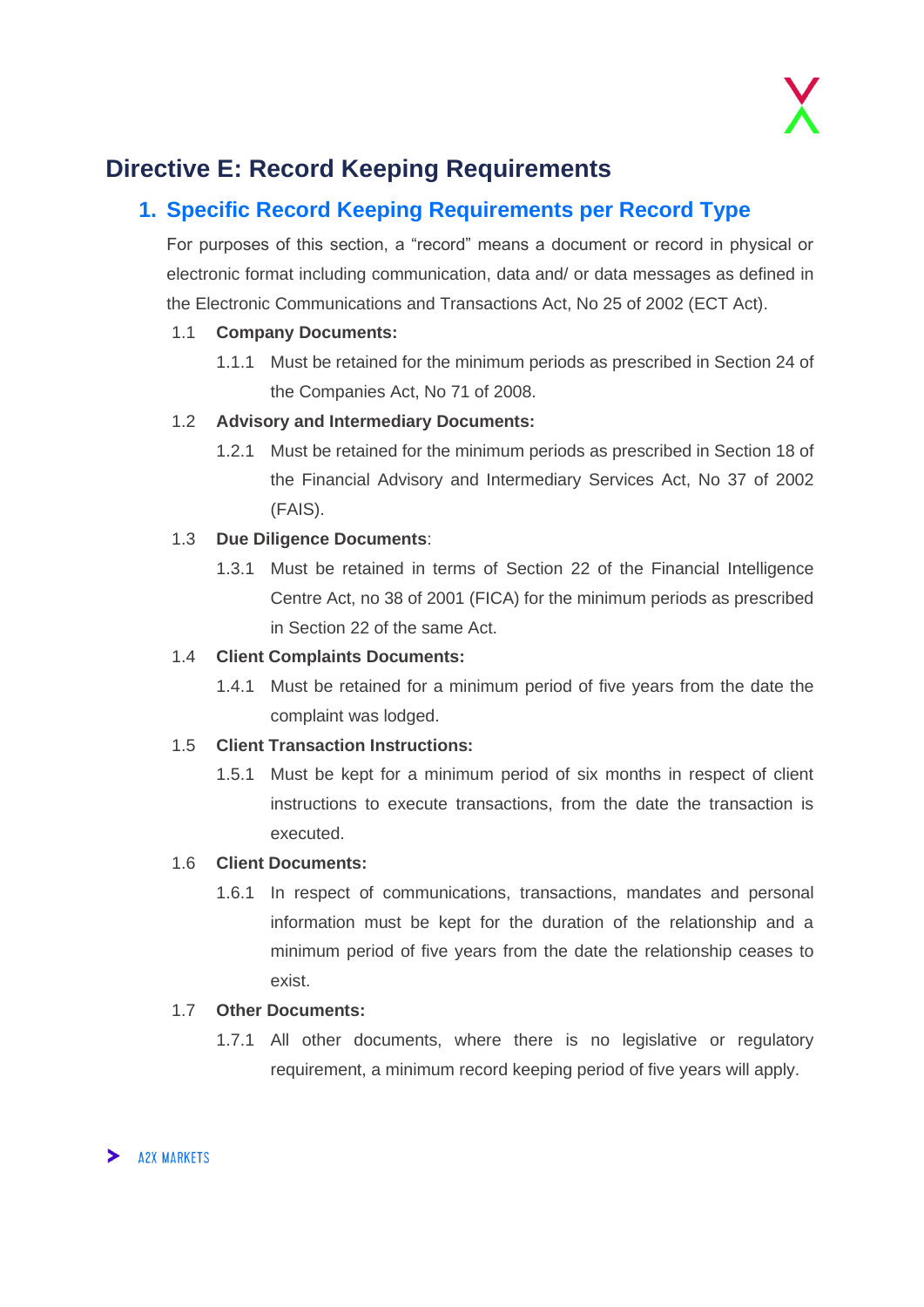

# <span id="page-27-0"></span>**2. Overlapping Legislation or Regulation**

2.1 Where there is an overlap in record keeping requirements, the most onerous requirement will apply.